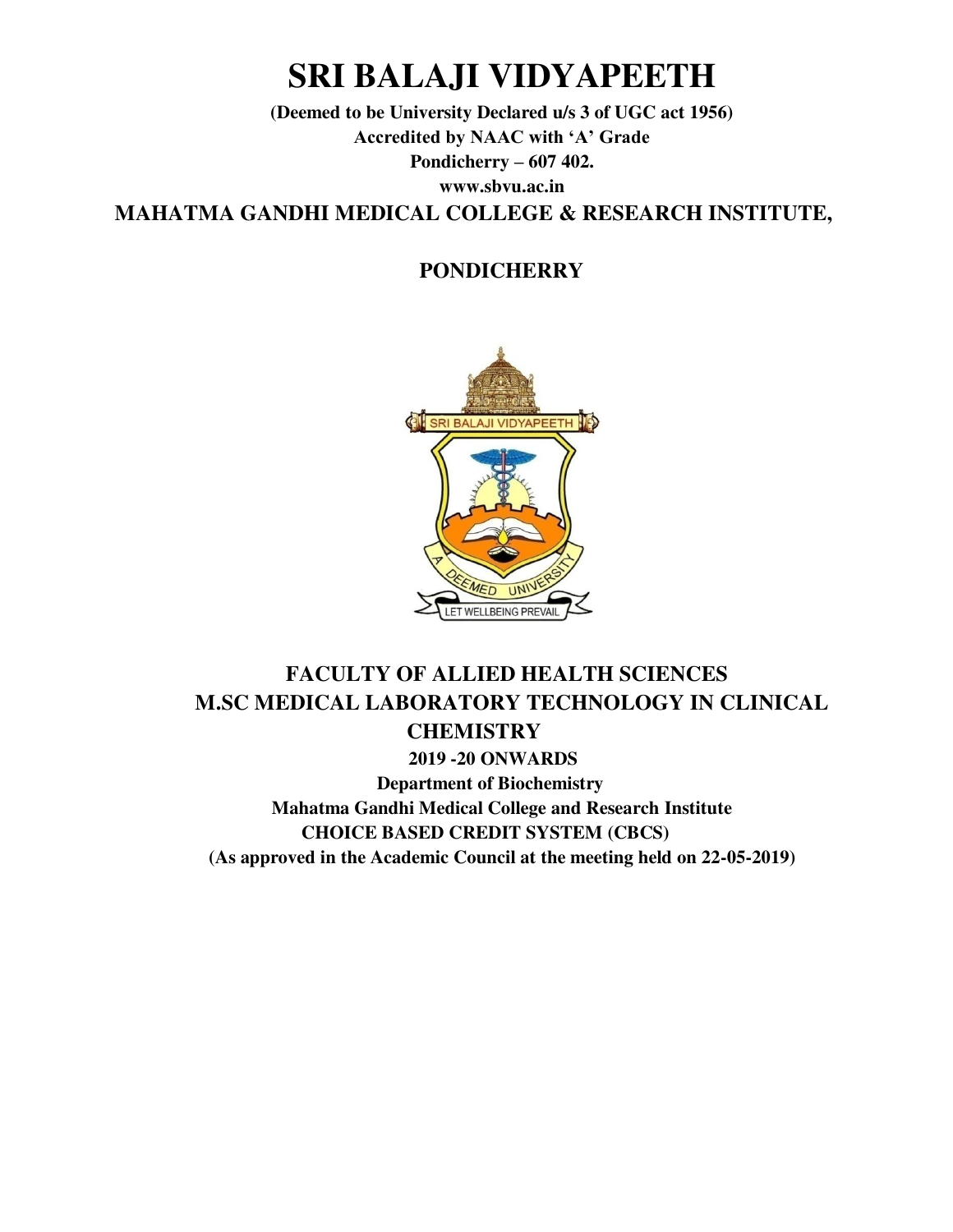# **POLICY ON COURSES OFFERED UNDER FACULTY OF ALLIED HEALTH SCIENCES**

# **PREAMBLE**

Sri Balaji Vidyapeeth, Deemed to be University, established under Section 3 of UGC Act, 1956, Accredited by NAAC with A Grade offers various courses under the Faculty of Medicine, Faculty of Dentistry, Faculty of Nursing Sciences and Faculty of Allied Health Sciences.

"Allied Health Professions are a distinct group of health professionals who apply their expertise to prevent disease transmission, diagnose, treat and rehabilitate people of all ages and all specialties.

Together with a range of technical and support staff they may deliver direct patient care, rehabilitation, treatment, diagnostics and health improvement interventions to restore and maintain optimal physical, sensory, psychological, cognitive and social functions." - Organization of International Chief Health Professions Officers (ICHPO).

In March 2011, the Ministry of Health and Family Welfare nominated the Public Health Foundation of India (PHFI) as its technical partner and constituted the National Initiative for Allied Health Sciences (NIAHS) secretariat with a mandate to develop a framework to improve allied health training, education and regulation in the country. (Yet to be notified by Government of India).

Sri Balaji Vidyapeeth has introduced several innovative need based courses under the Faculty of Allied Health Sciences at Undergraduate and Postgraduate levels keeping in mind the initiative of Ministry of Health & Family Welfare, Government of India. In an era marked by expanding global job opportunities, these courses are bound to create an awareness among the students to suit themselves in the Health Care Team. Curricula have been designed in an objective manner and are aimed at cognitive, affective and psychomotor domains of learning. Furthermore all courses are designed in Choice Based Credit System (CBCS) made to suit the convenience of the students.

The Undergraduate courses mainly concentrate in creating professionals who form the part of the Health Care Team. The role of these professional is to ably assist the doctor in treatment as well as prognosis and in many a times form the core professional of the team. The proficiency and competence of the Undergraduates is fortified by the promulgation of a unique internship cum research programme.

The Postgraduate courses mainly aim at shaping a graduate into a full professional. Also these postgraduate courses help the graduates as well as the postgraduates to acquire specific skills on various adjunct therapies and techniques.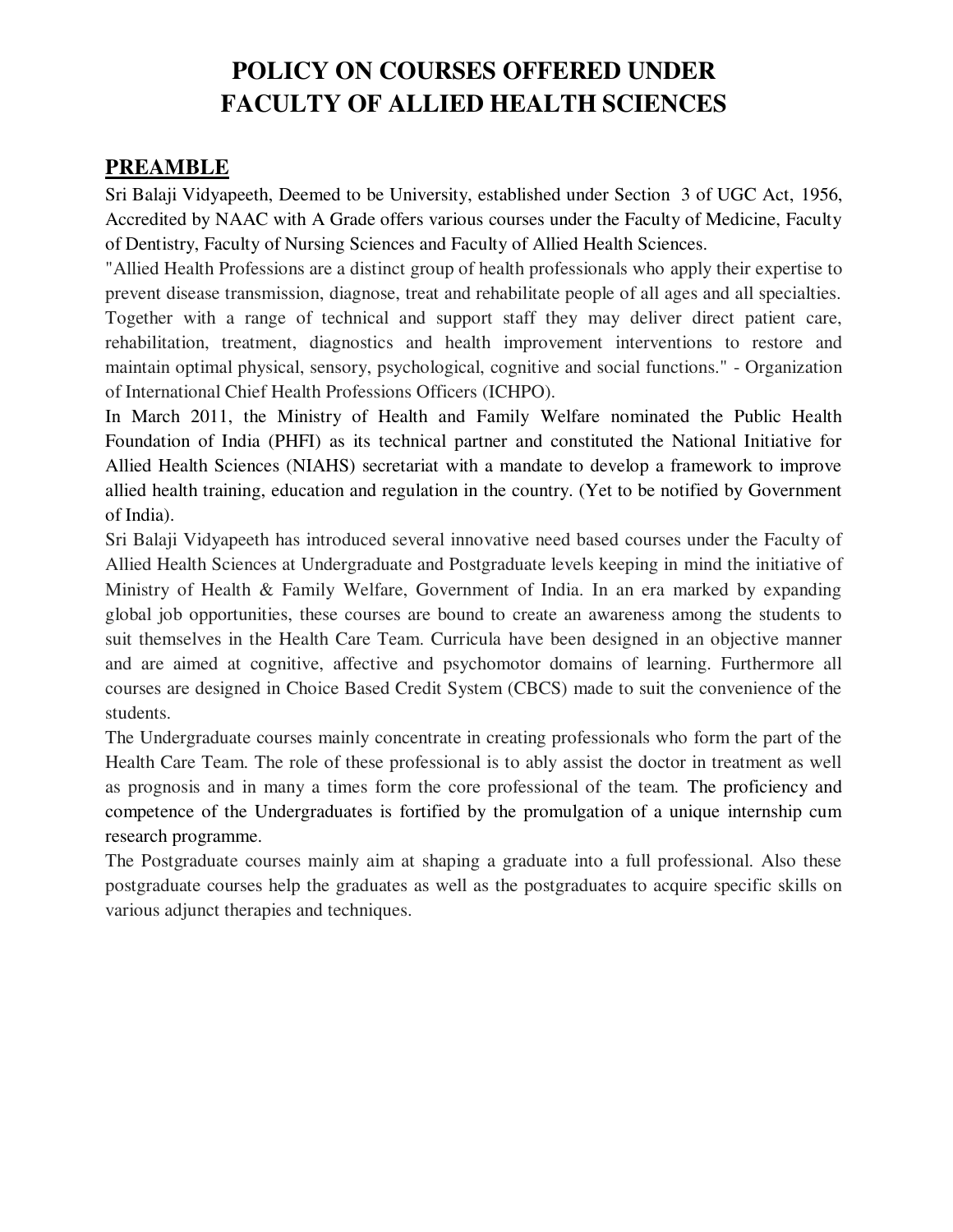# **POLICY ON ELIGIBILITY, ADMISSION& COURSE DURATION OF PG COURSES**

 At Sri Balaji Vidyapeeth, we empower the departments of all the constituent colleges to contribute to the development of innovative, need, value based and job oriented courses taking into considerations the interests of the stake holders.

 **The Post graduate courses (PG)** are presently being offered under the Choice Based Credit System (CBCS) mode as per the Guidelines of UGC. The duration of the course will be two years. 80 percent of attendance is mandatory for appearing at the University Examinations. The students should also complete a short duration project (in their areas of interest) and also maintain and submit a log book. The maximum time limit for completion of the course will be four years. However, the Dean / Principal, AHS has the discretionary powers to extend the course duration on valid grounds (Health, Maternity, Natural Disaster, etc.).

### **Eligibility for Admission**

A candidate seeking admission in the M.Sc MLT in Clinical Chemistry Programme shall be completing the **BSc (MLT) degree from any University/ Institute recognized by UGC with 50%mark** 

### **Payment of Tuition and other Fees**

Every student shall pay tuition fee and other fee, as prescribed by the University, within the due date notified. The fees are subject to revision as per rules of the University. All fees, once paid to the University, will not be refunded or adjusted for any other purpose under any circumstance.

# **PROGRAMME OBJECTIVES:**

At the end of the course the candidates must be able to:

- Acquire the knowledge and apply the concepts, theories and principles of laboratory science in their profession.
- To bring about an effective change in the laboratory practice and health care delivery system.
- Establish collaborative relationship with members of other disciplines.
- Demonstrate interest in continued learning and research for personal and professional Advancement

# **CAREER PROSPECTS / PLACEMENT OPPORTUNITIES:**

Academics, R & D Laboratories, Health care set up, corporate organization, Industries & Independent practice

# **SCOPE:**

 This post Graduate programme in Medical Laboratory Technology – Clinical chemistry gives an opportunity for specialized study in the field of Laboratory Technology for training BSc (MLT) students. Candidates who successfully complete MSc (MLT) course may be placed as : I. Specialized technologists in Biochemistry or supervisors of clinical laboratories in hospitals. II. Laboratory technologists /scientists/ consultants in Biomedical and research institutes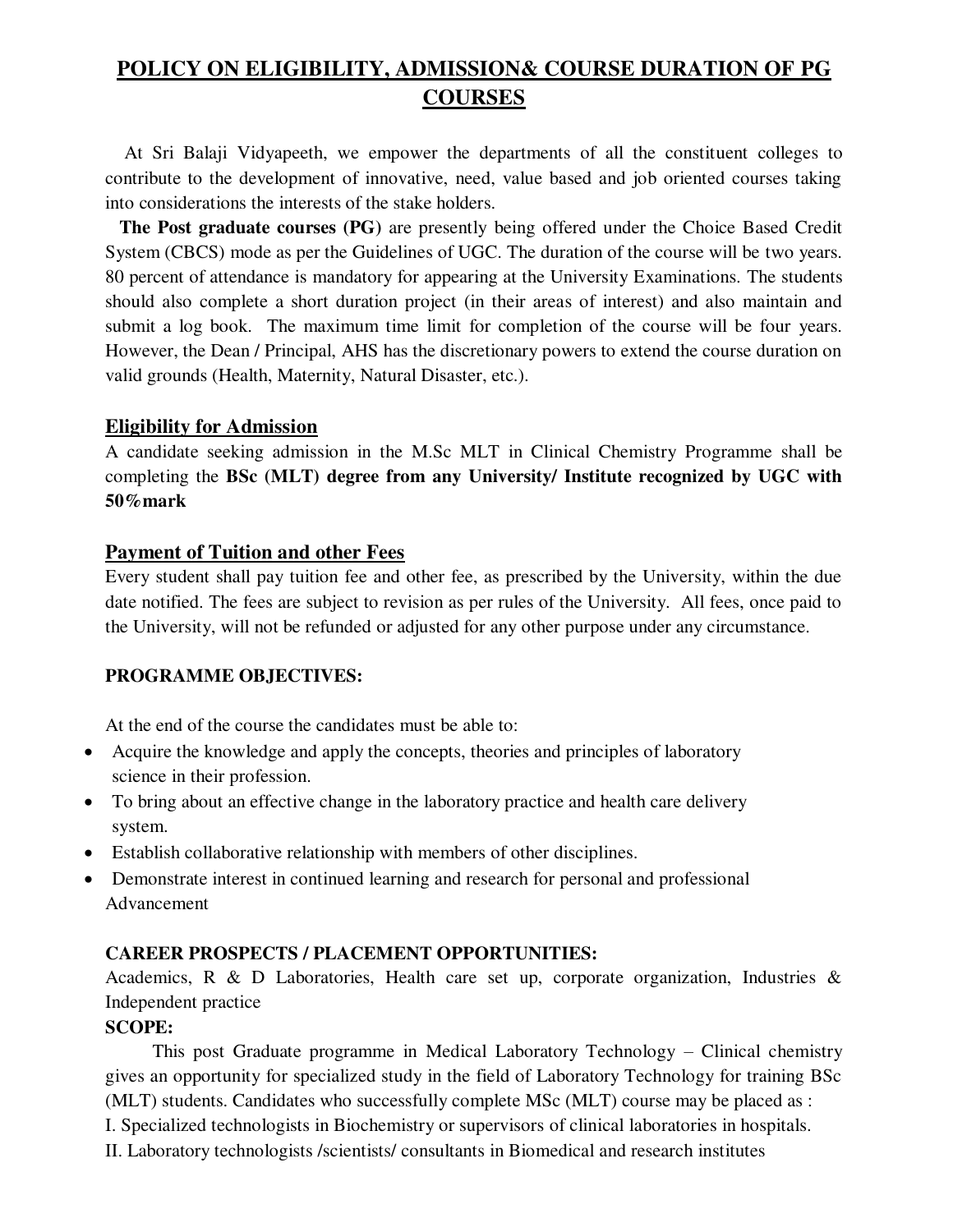# III. Teachers in training institutes of Medical Laboratory Technology

**Other salient feature:** There are only a few Universities in India offering MSc MLT in clinical chemistry, which is an upcoming branch. Many corporate laboratories industries and R & D centers are establishing branches in India in the recent past. There is always increased demand, competition & urge to improve their own quality. Many clinical laboratories now going for NABL accreditation and maintaining quality at low cost is being taken up as a challenge, especially in the field of clinical chemistry. Hence there is lot of scope and opportunity for those who are willing to perceive this course.

# **OUTLINE OF THE CHOICE BASED CREDIT SYSTEM (CBCS) FOR POST GRADUATE DIPLOMA PROGRAMME**

**Credit System Credit System (CBCS):** The CBCS provides choice for students to select from the prescribed courses (Hard core courses (core course) and Soft core courses (elective courses).This is to enhance the quality and mobility of the students within and between the Universities in the country and abroad.

# **Credit hours**

16 Theory classes  $= 1$  credit

32 Practical/Tutorial/Clinical training / Research project = 1 credit

| <b>Subjects</b>                     | <b>Credits</b> |
|-------------------------------------|----------------|
| Each core subjects                  |                |
| Skill Enhancement course (SEC)      |                |
| Generic Elective course (GEC)       |                |
| Discipline Specific Electives (DSE) |                |

**Courses:** The courses offered under this Programme of Study are represented as Hard Core courses (core course) and Soft Core courses (elective course).

- **a) Hard core course (core course):** A Hard core course may be a Theory, Practical, clinical rotation/field work or Research Project Work which are compulsory component studied by candidate to complete the requirement of their programme**.**
- b) **Soft Core or Elective Course:** Soft core Course may be Theory, Practical, field work, clinical rotation or Research Project Work which can be chosen from the list of courses offered by the department/CBCS under SBV/national centre for a particular programme of a study. Soft Course may be supportive to their discipline of study or providing an expanded scope or exposure to multiple disciplines of study to nurture the candidate's proficiency/skill.

**i) Discipline Specific Elective (DSE) Course:** An elective course which is supportive or related to the discipline/subject (i.e. supportive to hard core course) is called a Discipline Specific Elective (DSE) Course.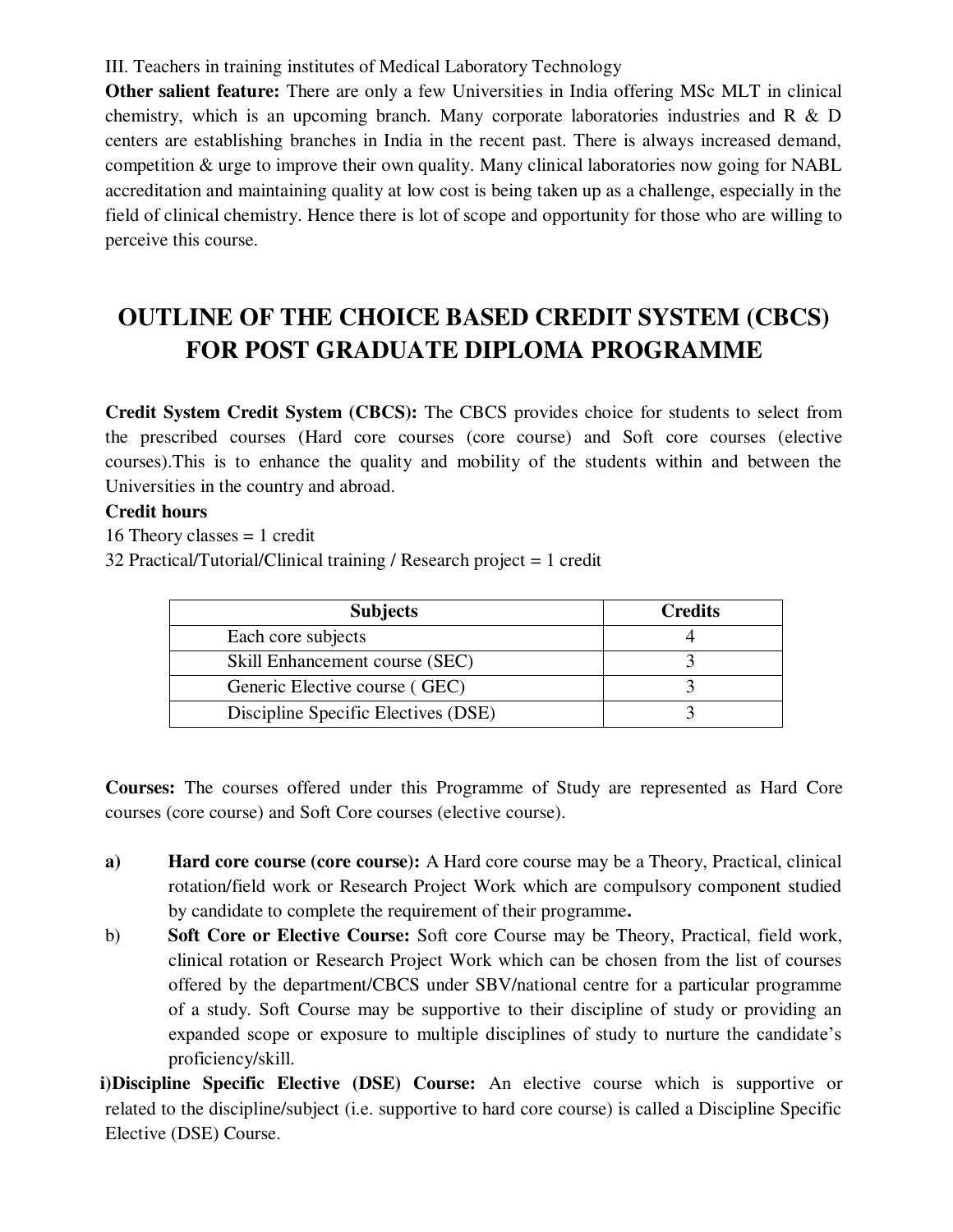**ii) Generic Elective (GE) Course:** An elective course which is unrelated to the discipline/subject (i.e. unrelated to hard core course) to expand their knowledge chosen by a candidate is called a Generic Elective.

**iii)** Skill Enhancement Courses (SEC): This course chosen by candidate which provides additional value-based and skill-based knowledge to increase their employability.

# **CRITERIA FOR UNIVERSITY EXAMINATIONS ON COURSES OFFERED UNDER FACULTY OF ALLIED HEALTH SCIENCES SCHEME OF EXAMINATION**

- 1) **Attendance Requirements**: 80% hours of learning in each Core Subjects / Electives / Practical's /clinical rotation/Postings for appearing for the university exams.
- 2) **Minimum marks required to be eligible for University Examination**: 50% marks in the internal assessment (Theory / Practical) are required for the candidate to be eligible to appear in the University Examinations.
- 3) **Passing Minimum**: 50% aggregate both in theory and practical's including internal assessment marks is required for a candidate to pass in the University Examinations.
- 4) **Submission of Project and Record Note Books for practical examinations**  Candidates appearing for practical examinations should submit bonafide Record Note Books and Project prescribed for practical examinations, otherwise the candidates shall not be permitted to appear for the practical examinations.

| <b>Marks</b><br>obtained by<br>candidate | Equivalent<br><b>Grade letter</b> | Grade<br>descriptor | Grade<br>point           |
|------------------------------------------|-----------------------------------|---------------------|--------------------------|
| 85 % & above                             | $\Omega$                          | Outstanding         | $\mathbf{1}$<br>$\theta$ |
| 75-84                                    | $A+$                              | Excellent           | 9                        |
| 65-74                                    | $\mathbf{A}$                      | Very good           | 8                        |
| $60 - 64$                                | $B+$                              | Good                | 7                        |
| 55-59                                    | B                                 | Above average       | 6                        |
| 50-54                                    | $\mathsf{C}$                      | Average pass        | 5                        |
| 49 &<br>below                            | $\mathbf F$                       | Reappear            | $\overline{0}$           |
|                                          | AB                                | Absent              | $\overline{0}$           |

# **GRADING**

A student obtaining **Grade F** shall be considered failed and will be required to reappear in the examination.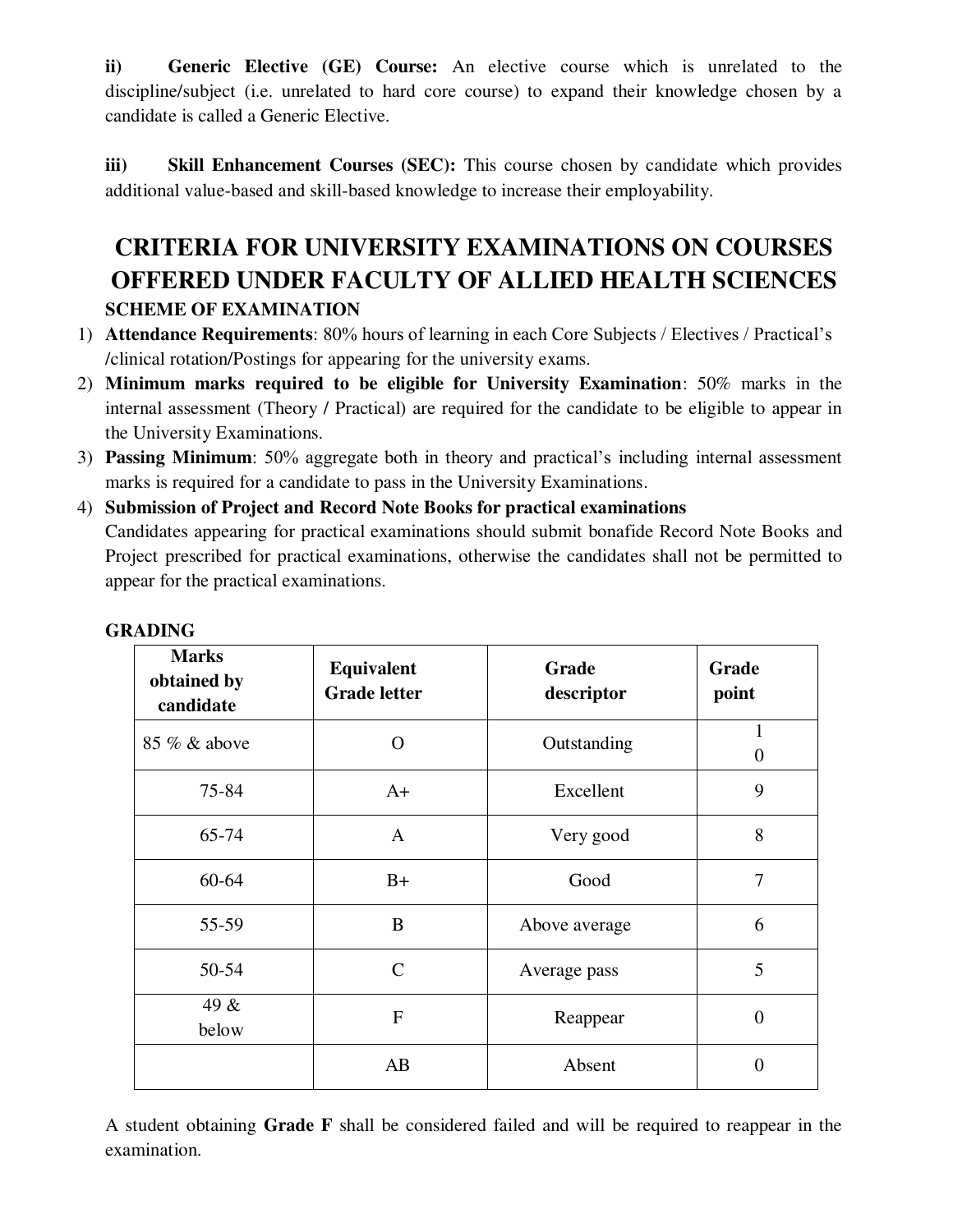# **Award of Class**

# **Class division will be based on CGPA grade**

- $\geq$  7.5 grade point = Distinction Division
- $\geq 6.0$  and  $\leq 7.5$  grade point = First class Division
- $\geq 5.0$  and  $\leq 6.0$  grade point = Second class Division
- < 5.0 and below Fail

**Cumulative Grade Point Average (CGPA)**: It is a measure of overall cumulative performance of a student over all exams. The CGPA is the ratio of total credit points secured by a student in various courses in all exams and the sum of the total credits of all courses in all the University exams. It is expressed up to two decimal places.

**Grade Point**: It is a numerical weight allotted to each letter grade on a 10-point scale.

**Transcript:** Based on the credits earned, a transcript shall be issued to all the registered students after the completion of the program indicating the hours of study and structure of the curriculum delivery as prescribed in his/her curriculum and completed by the student. The transcript will display the course details, including course code, title, and number of credits, hours and type of contact hours in a non-semester.

# **INTERNAL ASSESSMENT**

- Continuous Internal Assessment (CIA) for all AHS programs with a minimum of 4 Assessments per year.
- Internal Assessment will be done in each subject according to the scheme of examinations. The IA marks will be on the basis of performance in the assignment, class tests and practical test in the clinical areas.

# **Evaluation of Clinical Rotation**

Lab, Clinical rotation/postings - To conduct practical's or viva based on the Heads of the concerned department's decision and the total 100 marks to be sent to COE through proper channel to find a place in the transcript.

# **Question Paper Pattern**

The following question paper patterns shall be followed for CBCS pattern syllabi for the candidates admitted from the academic year 2019-20 onwards.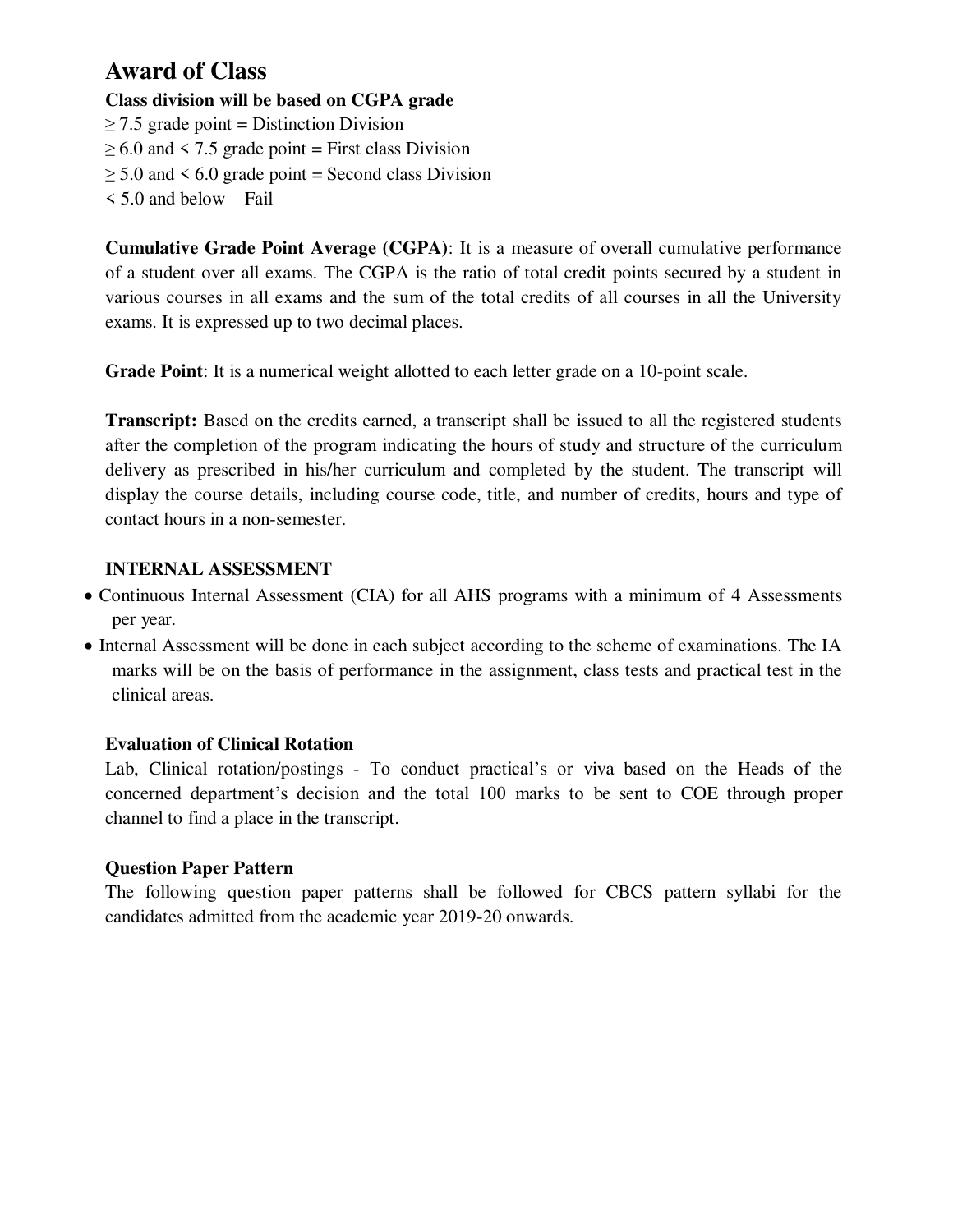# **CORE SUBJECTS**

For **POST GRADUATE DEGREE NON-SEMESTER PROGRAMME –** Each Core Subjects University Exam carries -100 marks of  $80$ (Theory) + 20 (IA marks) which consists of

| Theory $-80$ marks |                    |                   |                    |  |
|--------------------|--------------------|-------------------|--------------------|--|
|                    | <b>Short Essay</b> | $10 (*2)$ choice) | $8 \times 10 = 80$ |  |
|                    | questions          |                   |                    |  |

# **The University duration of 80 marks – 3 Hours**

# **ELECTIVE SUBJECTS**

For all UG/PG/DIPLOMA NON SEMESTER **COMPULSORY, GENERIC & DISCIPLINE**  Elective University Exam papers carries- 50 marks of 40 (Theory)+10 (IA marks)

| Theory $-40$ marks |                    |                    |                  |  |
|--------------------|--------------------|--------------------|------------------|--|
|                    | <b>Short Essay</b> | $5$ ( $*1$ choice) | $4 \times 10=40$ |  |
|                    | questions          |                    |                  |  |

# **\* Number of choices given**

For **SKILL BASED ELECTIVES** from 2019-20 batch onwards all UG/PG/DIPLOMA AHS courses will have 40 marks as university Practical cum Viva examination & 10 marks as Internal Assessment =  $50$  marks.

# 50 marks of the **COMPULSORY, GENERIC, DISCIPLINE & SKILL BASED**

**ELECITIVES** which will be converted to 100 marks in the transcript.

# **CONDONATION FOR SHORTAGE OF ATTENDANCE**

 Condonation of shortage of attendance in aggregate up to 10% in each Year may be granted by the college Academic Committee and as per regulations of university.

**RESEARCH PROJECT:** Candidates should carry out individual projects only. Research Project shall be allotted at the beginning of the first year. Faculty members of the respective colleges must serve as guides and Co- guides from the other institutions may be allowed. Research Project work in THREE copies have to be submitted to university 30 days before the actual schedule of the exam. Research Project report evaluation will be done and Viva-voce will be conducted by both the external and internal examiners during university practical examination for 50 marks

| <b>Components</b>       | <b>Marks</b> |
|-------------------------|--------------|
|                         | (50)         |
| <b>Research Project</b> | 30           |
| Viva                    | 20           |
| Total                   | 50           |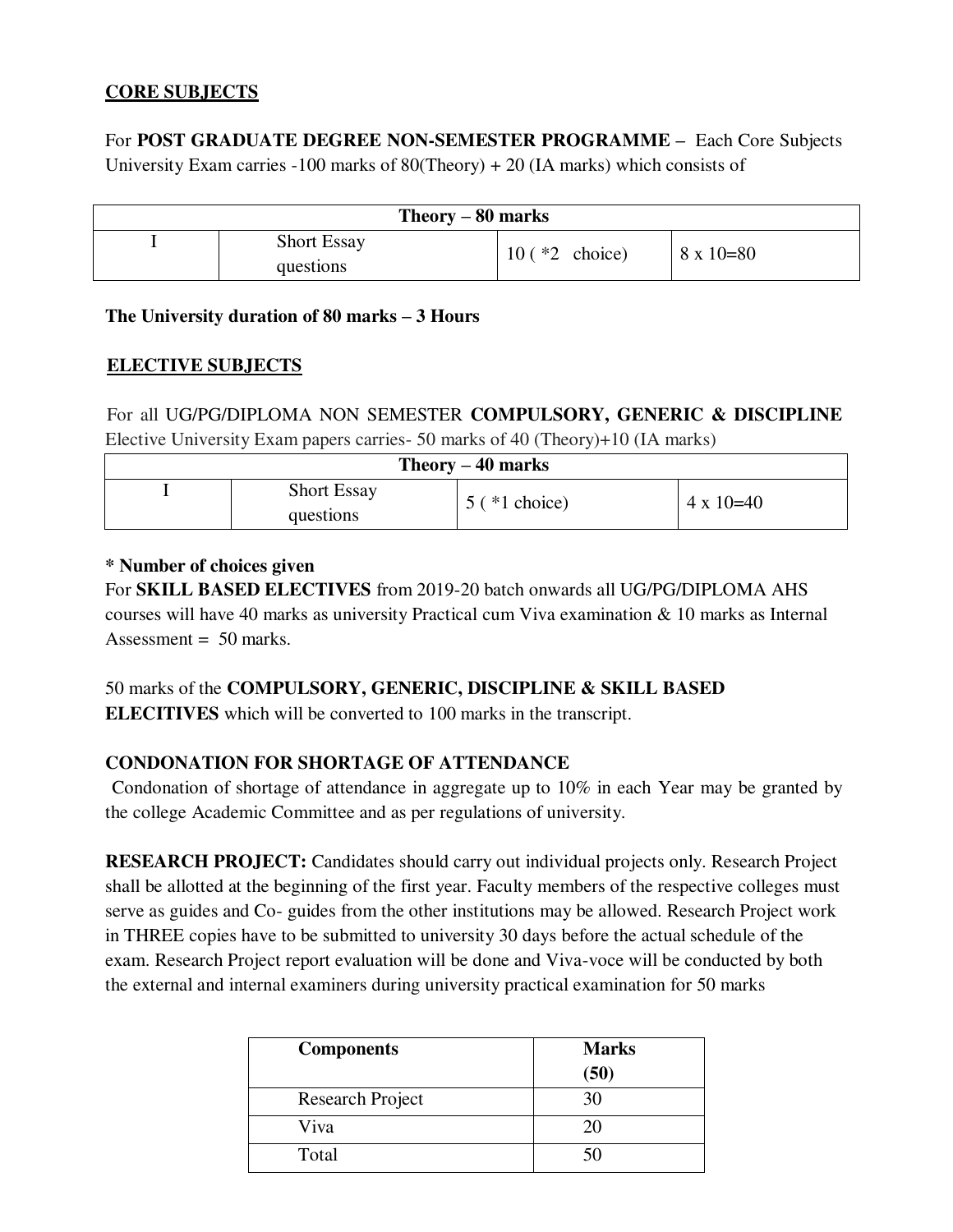# **Examiners:**

# **2 Internal, 2 External**

External examiner should be a regular teaching faculty of any medical college with either a MD (Biochemistry, Laboratory Medicine) or MSc., PhD., (Biochemistry/MLT) and should be Associate Professor and above. Theory paper will be evaluated by both external and internal examiners.

**Question paper setters:** should be a regular teaching faculty of any recognized medical college with either a MD degree or M.Sc., PhD.,(Biochemistry or MLT).

**Practical Duration:** Two days

# **BOARD OF STUDIES**:

# **MEMBERS:**

### **External members:**

- 1. Dr. Nandeesha T, Additional Professor, Department of Biochemistry, JIPMER, Pondicherry
- 2. Dr. Vinayagamoorthy, Associate Professor, Department of Biochemistry, IGMCRI, Pondicherry.

#### **Internal members:**

- 1. Dr. S. Sumathi, Professor& Head, Dept. of Biochemistry, MGMC&RI
- 2. Dr. Kulkarni Sweta, Associate Professor, Dept. of Biochemistry, MGMC&RI
- 3. Dr. R. Reeta, Associate Professor, Dept. of Biochemistry, MGMC&RI
- 4. Mr. K. Ramachandran, Tutor, Dept. of Biochemistry, MGMC&R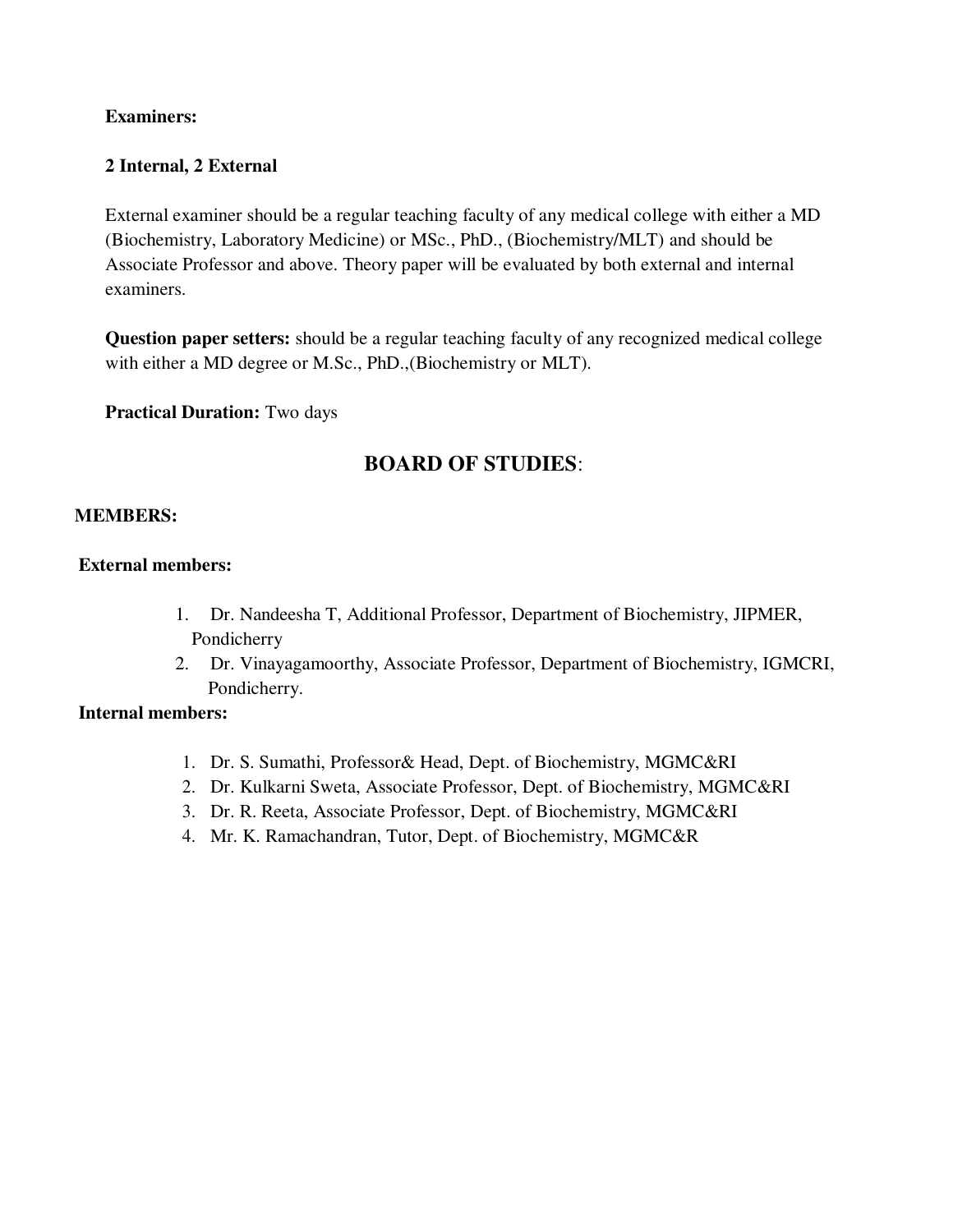# **Course structure and Examination scheme**

# **FIRST YEAR M.SC MEDICAL LABORATORY TECHNOLOGY IN CLINICAL CHEMISTRY**

| S.<br>N <sub>o</sub> | Course<br>code         | Category                                       | <b>Course Title</b>                               | Hours<br>/ Non-<br>Sem | Credit         | University<br><b>Marks</b> | IA<br>marks | Total<br>marks |
|----------------------|------------------------|------------------------------------------------|---------------------------------------------------|------------------------|----------------|----------------------------|-------------|----------------|
| 1                    |                        | Core theory-1                                  | General Biochemistry-I                            | 64                     | $\overline{4}$ | 80                         | 20          | 100            |
| $\overline{2}$       |                        | Core theory- 2                                 | General Biochemistry-II                           | 64                     | 4              | 80                         | 20          | 100            |
| 3                    |                        | Core theory- 3                                 | Molecular Biology                                 | 64                     | $\overline{4}$ | 80                         | 20          | 100            |
| $\overline{4}$       | Hard core              | Core theory-4                                  | Human Anatomy &<br>Physiology                     | 48                     | 3              | 80                         | 20          | 100            |
| 5                    |                        | Core Lab-1                                     | General Biochemistry-I                            | 128                    | 4              | 80                         | 20          | 100            |
| 6                    |                        | Core Lab-2                                     | General Biochemistry-II                           | 128                    | $\overline{4}$ | 80                         | 20          | 100            |
| 7                    |                        | <b>Clinical Rotation</b>                       | <b>Clinical Rotation (Clinical</b><br>Laboratory) | 384                    | 12             |                            | 100         | 100            |
| 8                    |                        | Discipline specific<br>elective course         | DSEC-01-Research<br>Methodology and biostatistics | 48                     | 3              | 80                         | 20          | 100            |
|                      | Soft core/<br>elective |                                                | GEC-01- Environmental<br>Sciences                 |                        |                |                            |             |                |
| 9                    | course                 | Generic elective course<br>(to choose any one) | GEC-02-Basics of Hospital<br>Administration       | 48                     | 3              | 80                         | 20          | 100            |
|                      |                        |                                                | GEC-03-Lifestyle<br>disorders                     |                        |                |                            |             |                |
|                      |                        |                                                | Total                                             | 976                    | 41             | 640                        | 260         | 900            |

Total Credit for one year duration = 41 Credits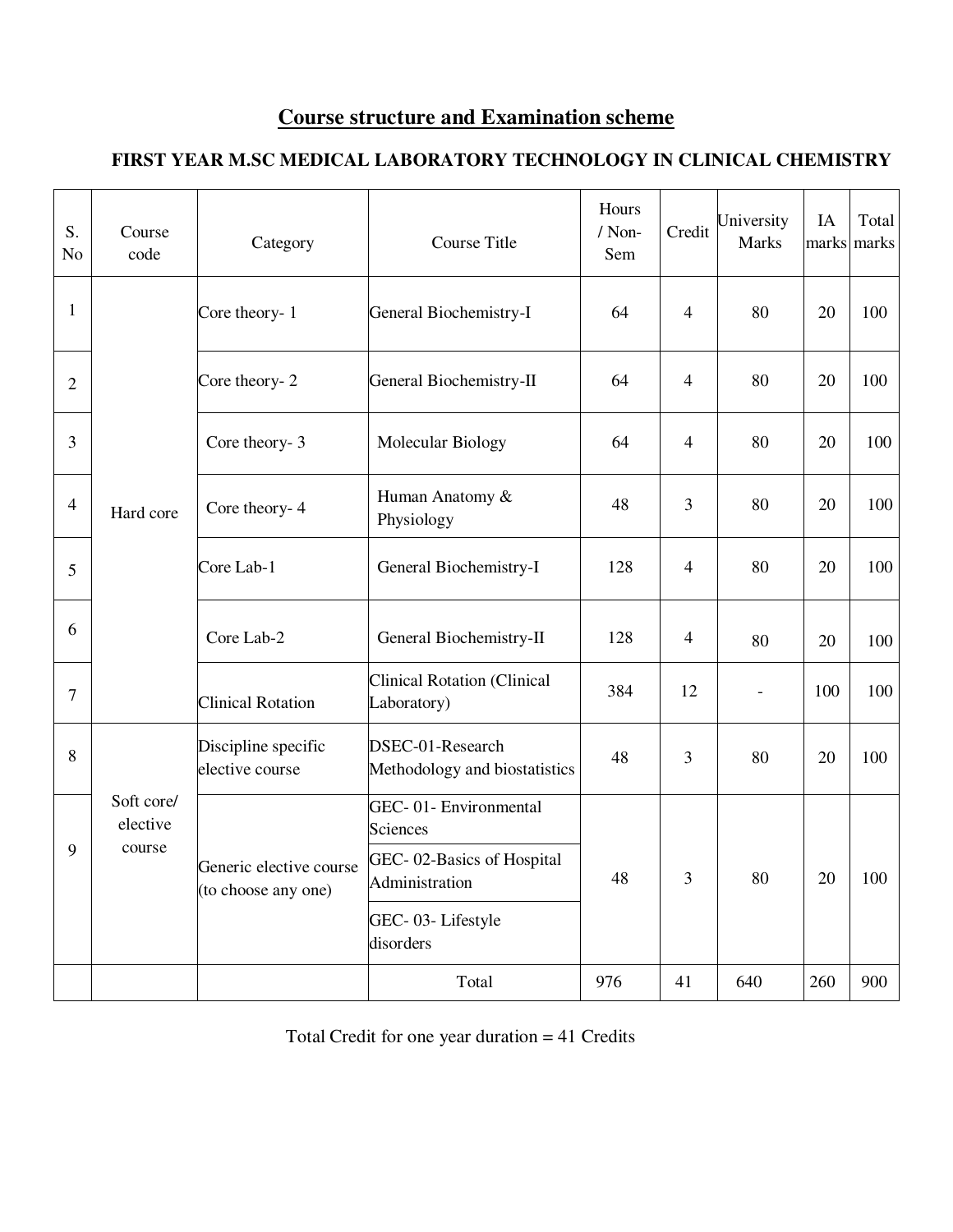# **COURSE STRUCTURE AND EXAMINATION SCHEME**

# **SECOND YEAR M.SC MEDICAL LABORATORY TECHNOLOGY IN CLINICAL CHEMISTRY**

| S.<br>N <sub>o</sub> | <b>Course</b><br>code            | Category                                                    | <b>Course Title</b>                                                                                                 | <b>Hours</b><br>/Non-<br><b>Sem</b> | Credit                   | <b>University</b><br><b>Marks</b>     | IA                       | <b>Total</b><br>marks marks |
|----------------------|----------------------------------|-------------------------------------------------------------|---------------------------------------------------------------------------------------------------------------------|-------------------------------------|--------------------------|---------------------------------------|--------------------------|-----------------------------|
| 1                    |                                  | Core theory paper - 5                                       | Endocrinology and<br>Immunology                                                                                     | 64                                  | 4                        | 80                                    | 20                       | 100                         |
| $\overline{2}$       |                                  | Core theory paper- 6                                        | <b>Clinical Chemistry</b>                                                                                           | 64                                  | $\overline{4}$           | 80                                    | 20                       | 100                         |
| 3                    |                                  | Core theory paper-7                                         | Instrumentation and the<br>laboratory management                                                                    | 64                                  | $\overline{\mathcal{A}}$ | 80                                    | 20                       | 100                         |
| $\overline{4}$       |                                  | Core Lab-6                                                  | <b>Clinical Chemistry</b>                                                                                           | 128                                 | 4                        | 80                                    | 20                       | 100                         |
| 5                    | Hard core                        | Core Lab-7                                                  | Instrumentation and the<br>laboratory management                                                                    | 128                                 | 4                        | 80                                    | 20                       | 100                         |
| 6                    |                                  | <b>Clinical Rotation</b>                                    | <b>Clinical Rotation (Clinical</b><br>Laboratory)                                                                   | 288                                 | 9                        | $\overline{\phantom{a}}$              | 100                      | 100                         |
| 7                    |                                  |                                                             | Research Project                                                                                                    | 192                                 | 6                        | 50<br>$[30(Project)+$<br>$20$ (viva)] | $\overline{\phantom{a}}$ | 50                          |
| 8                    |                                  | Discipline specific<br>elective course                      | <b>DSEC-02-</b> Biomedical Waste<br>Management                                                                      | 48                                  | 3                        | 80                                    | 20                       | 100                         |
| 9                    | Soft core/<br>elective<br>course | Skill enhancement<br>elective course (to<br>choose any one) | SEC-01-Basic life support<br>SEC-02-English for clinical<br>communication<br>GEC-03- Basics of yoga and<br>practice | 48                                  | 3                        | 80                                    | 20                       | 100                         |
|                      | Total                            |                                                             |                                                                                                                     | 1024                                | 41                       | 610                                   | 240                      | 850                         |

Total Credit for two years duration = 82 Credits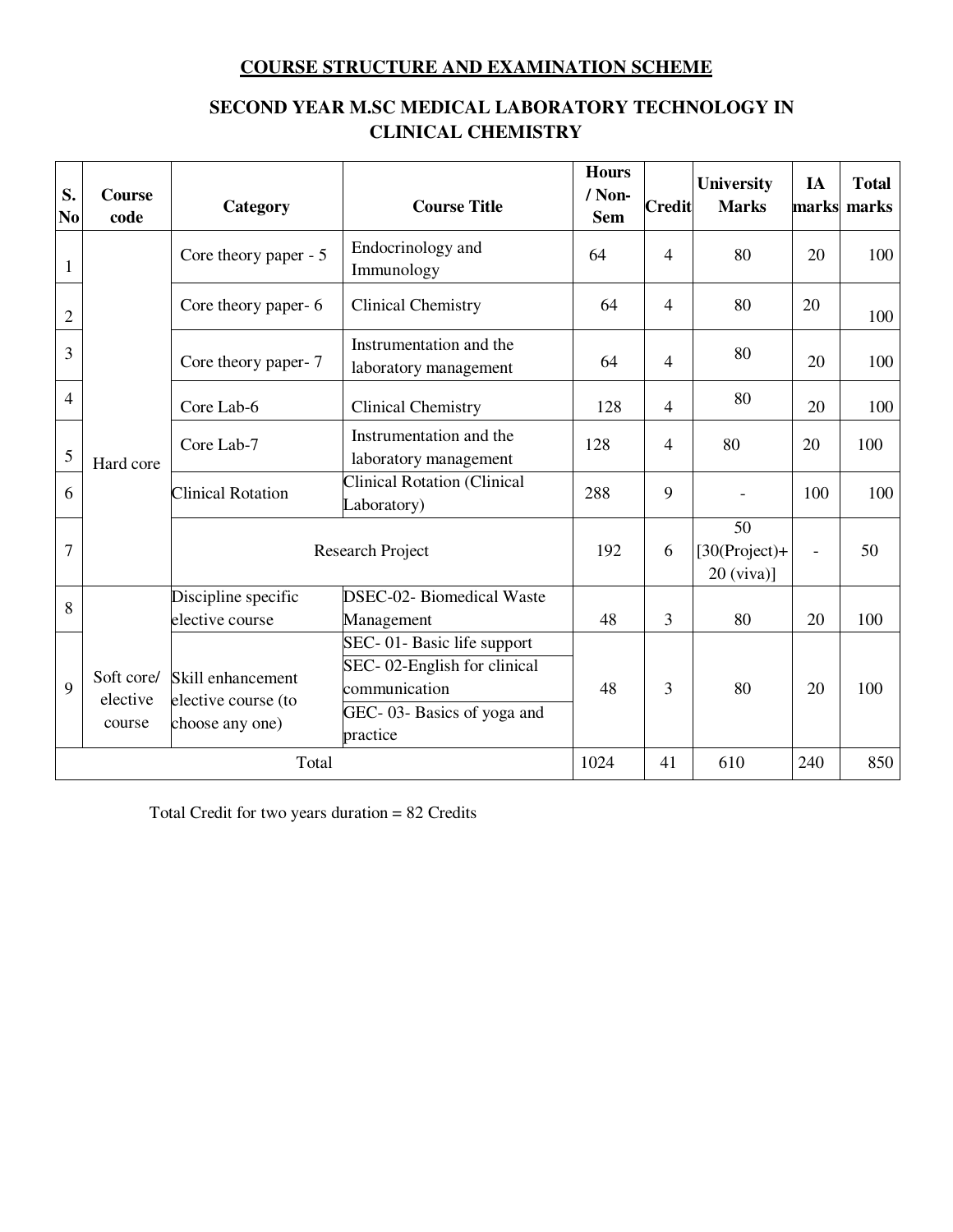# **SYLLABUS CORE THEORY 01: GENERAL BIOCHEMISTRY-I**

### **UNIT I: Cell Biology & Biophysical Chemistry:**

Types of cells, structure and functions of cell organelles, Biological membrane- structure and functions, acids, bases, buffers, pH, Henderson Hassalbalch equation, diffusion, osmosis and osmotic pressure, Donnan membrane equilibrium, surface tension, and viscosity.

#### **UNIT II: Chemistry &Metabolism of Carbohydrates:**

**Chemistry of Carbohydrates** - Classification, structure, properties and functions of Monosaccharides, Disaccharides, Oligosaccharide and Polysaccharides. Glycoprotein and Proteoglycan.

**Metabolism of Carbohydrates** - Digestion, absorption and transport of carbohydrates and disorders , Glycolysis , Rapaport-Luebering cycle, Metabolism of Pyruvic acid & acetyl CoA, Citric acid cycle, Metabolism of glycogen – Glycogenesis, Glycogenolysis, significance of HMP shunt, clinical importance of Uronic acid pathway Gluconeogenesis &Regulation , Metabolism of Galactose &Fructose, sorbitol pathway, glycogen storage disorders, Galactosemia, Fructosuria, Hereditary Fructose Intolerance, Blood glucose (homeostasis), Diabetes mellitus-classification, laboratory diagnosis, clinical presentation, complications of DM , Diabetic ketoacidosis,Glucose tolerance test- preparation, procedure, interpretation, Glycated Hemoglobin, Fructosamine.

# **UNIT III: Chemistry &Metabolism of Lipids:**

**Chemistry of lipids**: Classification, properties, structure and functions of simple, compound and derived lipids, essential fatty acids, prostaglandins.

**Metabolism of lipids**: Digestion, Absorption And Transport Of Lipids, Lipid Malabsorption, Fatty Acid Oxidation, Fatty Acid Synthesis, Metabolism Of Ketone Bodies, Cholesterol and Phospholipids, Plasma Lipoproteins And Their Metabolism, Adipose Tissue Metabolism, Alcohol Metabolism, Refsum's Disease, Zellweger Syndrome, Ketoacidosis**,** Sphingolipidoses (Sphingolipid Storage Disorders), Fatty Liver, Familial Hypercholesterolaemia , Atherosclerosis - Risk Factors & Prevention Of Atherosclerosis, Hypolipoproteinemias and Hyperlipoproteinemias.

**UNIT IV: Enzymology:** Classification Of Enzymes, Mechanism Of Enzyme Action, Kinetic Properties Of Enzymes, Factors Affecting Enzyme Kinetics And Enzyme Inhibition.

#### **UNIT V: Biological Oxidation and Xenobiotics:**

**Biological Oxidation** - Components Of Electron Transport Chain (ETC), Inhibitors Of Electron Transport Chain, Oxidative Phosphorylation, Uncouplers Of Oxidative Phosphorylation, Clinical Significance Of Brown Adipose Tissue And Thermogenesis.

**Xenobiotics** – Detoxication, Mechanism of Detoxication , Free Radicals and Antioxidants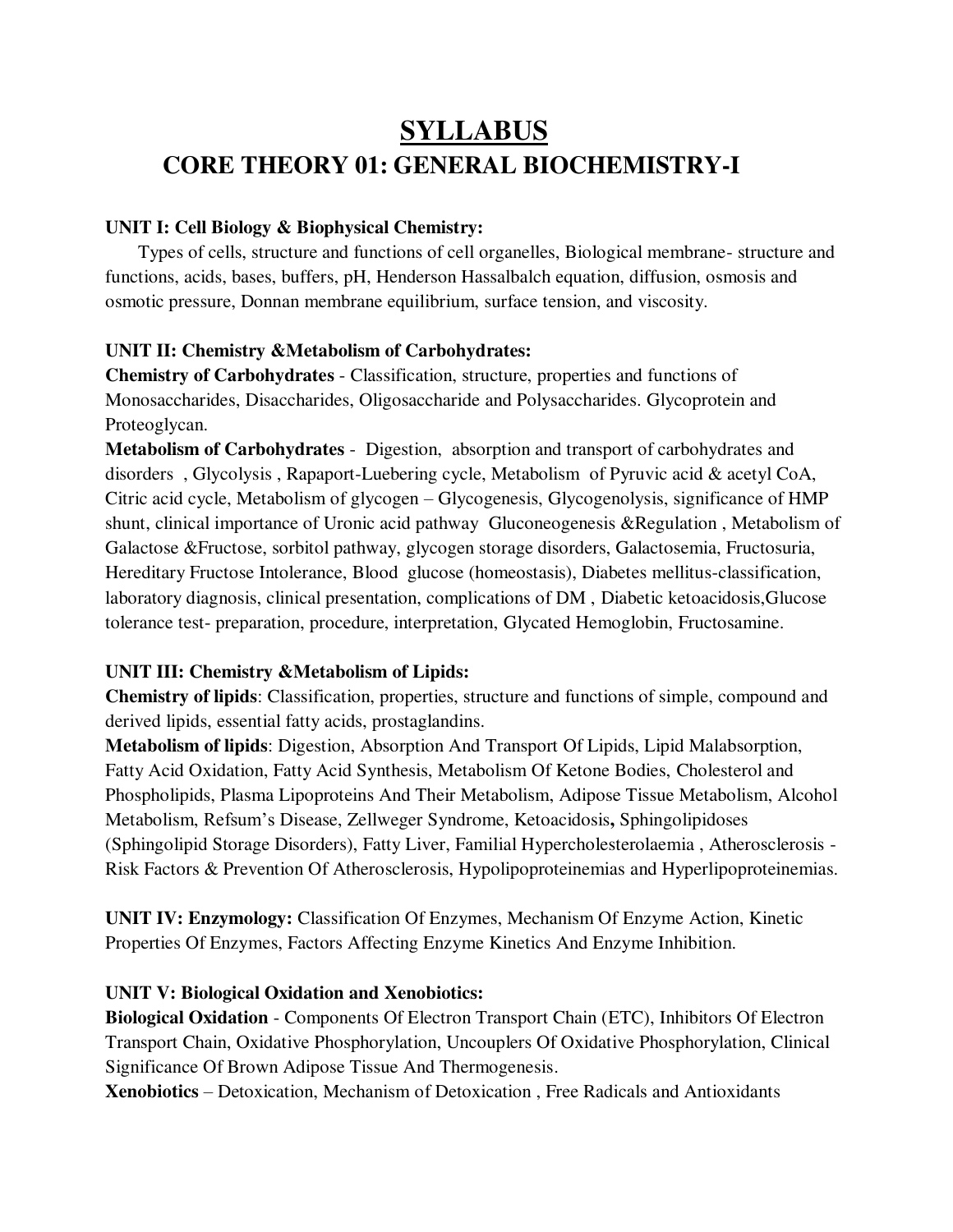# **CORE LAB 01: GENERAL BIOCHEMISTRY –I List of Practicals:**

- Laboratory Safety : Fire, Chemical, Radiation ,Handling Of Biological Specimens, Waste Disposal Regulations and Workplace Hazardous.
- Specimen Collection, Identification, Transport, Delivery and Preservation. Patient Preparation for Tests.
- $\triangleright$  Anticoagulants and Preservatives
- Regulations and Precautions Regarding Transport Of Biological Specimens. pH Determination
- $\triangleright$  Preparation Of Buffers
- Qualitative Analysis Of Carbohydrate, Protein And Amino Acids, NPN, Verification Of Beer's Lambert's Law
- $\triangleright$  Normal And Abnormal Urine Analysis
- $\triangleright$  Case Discussion

# **METHODS OF TEACHING**

- 1. Lecture cum discussion
- 2. Demonstration
- 3. Lab visit
- 4. Practical work record
- **METHODS OF EVALUATION**
- 1. Written Test
- 2. Laboratory observation book
- 3. Assignments
- 4. Oral Presentations

# **Reference Books**

- Textbook of Biochemistry for Medical students- DM.Vasudevan-8th edition-2017
- Lehninger's Principles of Biochemistry –Nelson and Cox-7th edition-2017
- Text book of Biochemistry with clinical correlations Thomas M. Devlin-7th edition.
- Biochemistry Lubert Stryer-8th edition.
- Harper's Illustrated Biochemistry Robert K. Murray et al-31st edition.
- Textbook of Clinical Chemistry and molecular diagnostics- Tietz-6th edition-2017
- Biochemistry Voet & Voet-2018
- Lippincott's Illustrated Reviews: Biochemistry Pamela C. Champe and Richard A. Harvey-7th edition-2017
- Clinical Chemistry in Diagnosis & Treatment Philip D. Mayne-6th edition
- Clinical chemistry Marshall-8th edition-2016
- Textbook of Biochemistry Dinesh Puri-3rd edition
- Molecular Biology of the Cell Bruce Alberts-5th edition
- Cell and Molecular Biology . De Robertis, De Robertis Jr-8th edition
- Genes VIII Benjamin Lewin-12th revised edition-2017
- $\bullet$  Immunology Roitt-8th edition
- Davidson's Human Nutrition Geissler-12th edition.
- Textbook of Biochemistry West  $& Todd-4th edition$
- William's Textbook of Endocrinology-13th edition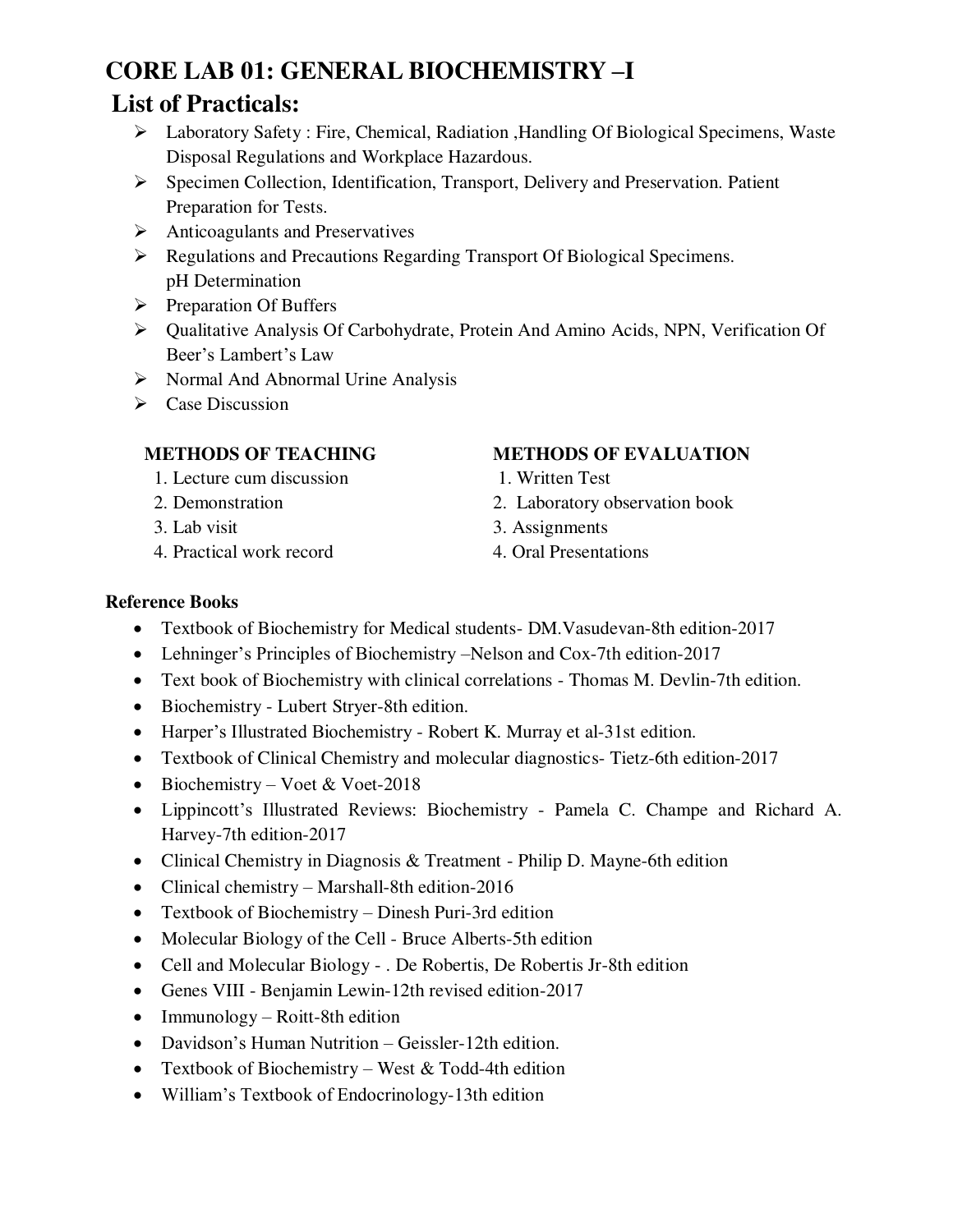# **MODEL QUESTION PAPER M.SC MEDICAL LABORATORY TECHNOLOGY IN CLINICAL CHEMISTRY Core theory paper I: GENERAL BIOCHEMISTRY –I**

#### **Time: 3 Hours Maximum Marks: 80 and Maximum Marks: 80 and Maximum Marks: 80 and Maximum Marks: 80 and Maximum Marks: 80 and Maximum Marks: 80 and Maximum Marks: 80 and Maximum Marks: 80 and Maximum Marks: 80 and Maximum M**

Illustrate your answers with suitable diagrams where ever necessary.

### **Short Essay questions :(Any eight) 8 x 10 = 80 marks**

- 1. Explain the fluid mosaic model of cell membrane with suitable diagram. Describe Active transport mechanism. (5+5)
- 2. Describe the process of Glycolysis. Explain the regulation & Energetics of Glycolysis. (6+4)
- 3. Describe the regulation of blood glucose.
- 4. Classify phospholipids with examples and mention their functions.
- 5. Outline the steps involved in the β-oxidation of fatty acids. Add a note on energetics. $(7+3)$
- 6. What are the different types of enzyme inhibition? Explain with suitable examples.
- 7. Describe in detail about electron transport chain. Write a note about inhibitors of respiratory chain.
- 8. What is detoxification? List the stages of detoxification and add a note on role of cytochrome p450 in detoxification.
- 9. Classify enzymes. Explain in detail the factors affecting the velocity of an enzyme reaction.
- 10. Classify lipoproteins and mention their functions. Describe the metabolism of HDL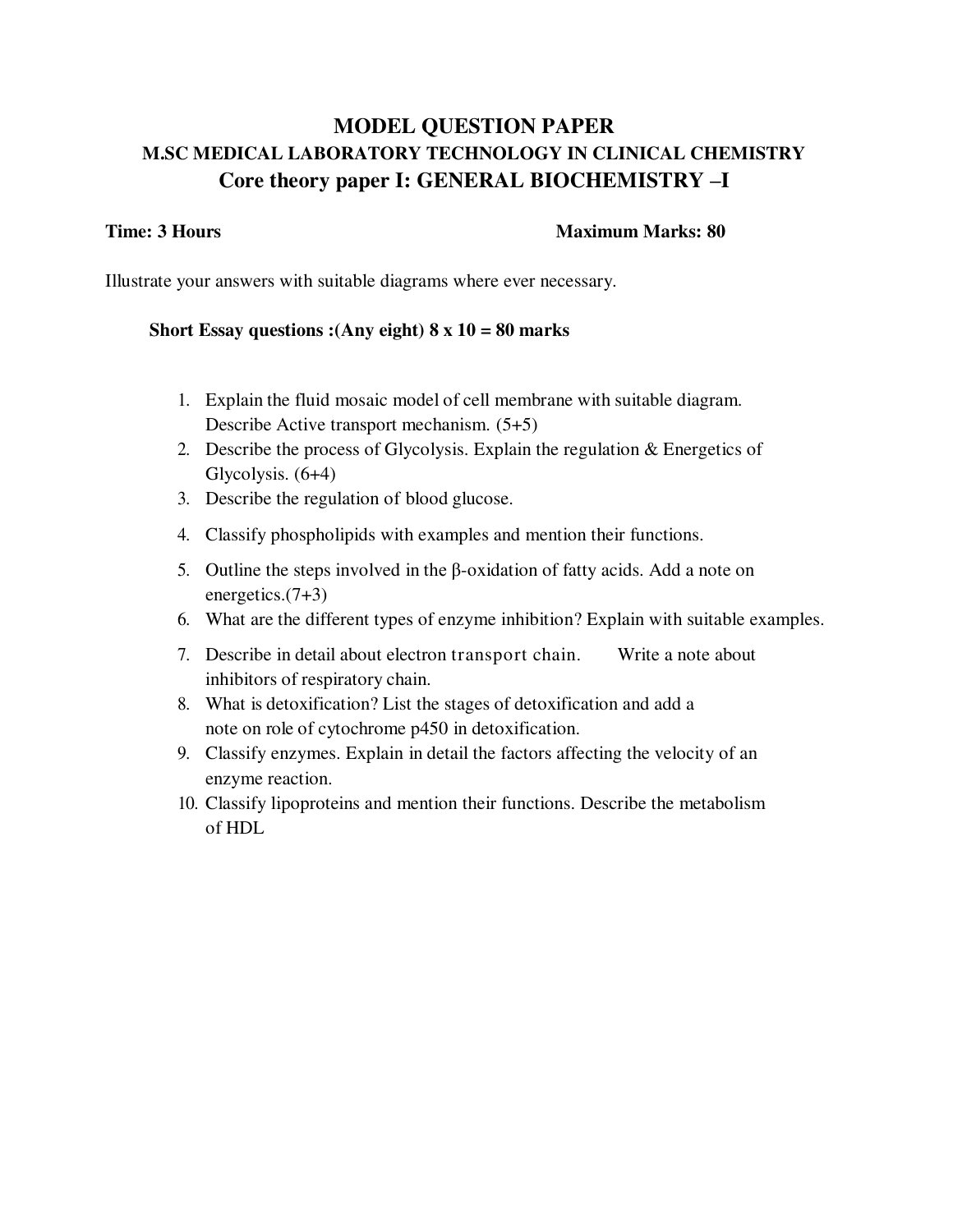# **M.SC MEDICAL LABORATORY TECHNOLOGY IN CLINICAL CHEMISTRY**

# **Core theory paper I: GENERAL BIOCHEMISTRY –I**

| Unit No.     | Unit                                   | <b>Marks Allotted</b> | No. of<br>questions         |
|--------------|----------------------------------------|-----------------------|-----------------------------|
| I            | Cell Biology & Biophysical Chemistry   | 10                    |                             |
| $\mathbf{I}$ | Chemistry & Metabolism Of Carbohydrate | 20                    | 2                           |
| III          | Chemistry & Metabolism Of Lipids       | 20                    | 2                           |
| IV           | Enzymology                             | 10                    |                             |
| $\mathbf{V}$ | Biological Oxidation & Xenobiotics     | 20                    | $\mathcal{D}_{\mathcal{L}}$ |
|              | <b>TOTAL</b>                           | 80                    | 8                           |

# **BLUE PRINT**

**\*Choice question can be taken from any unit**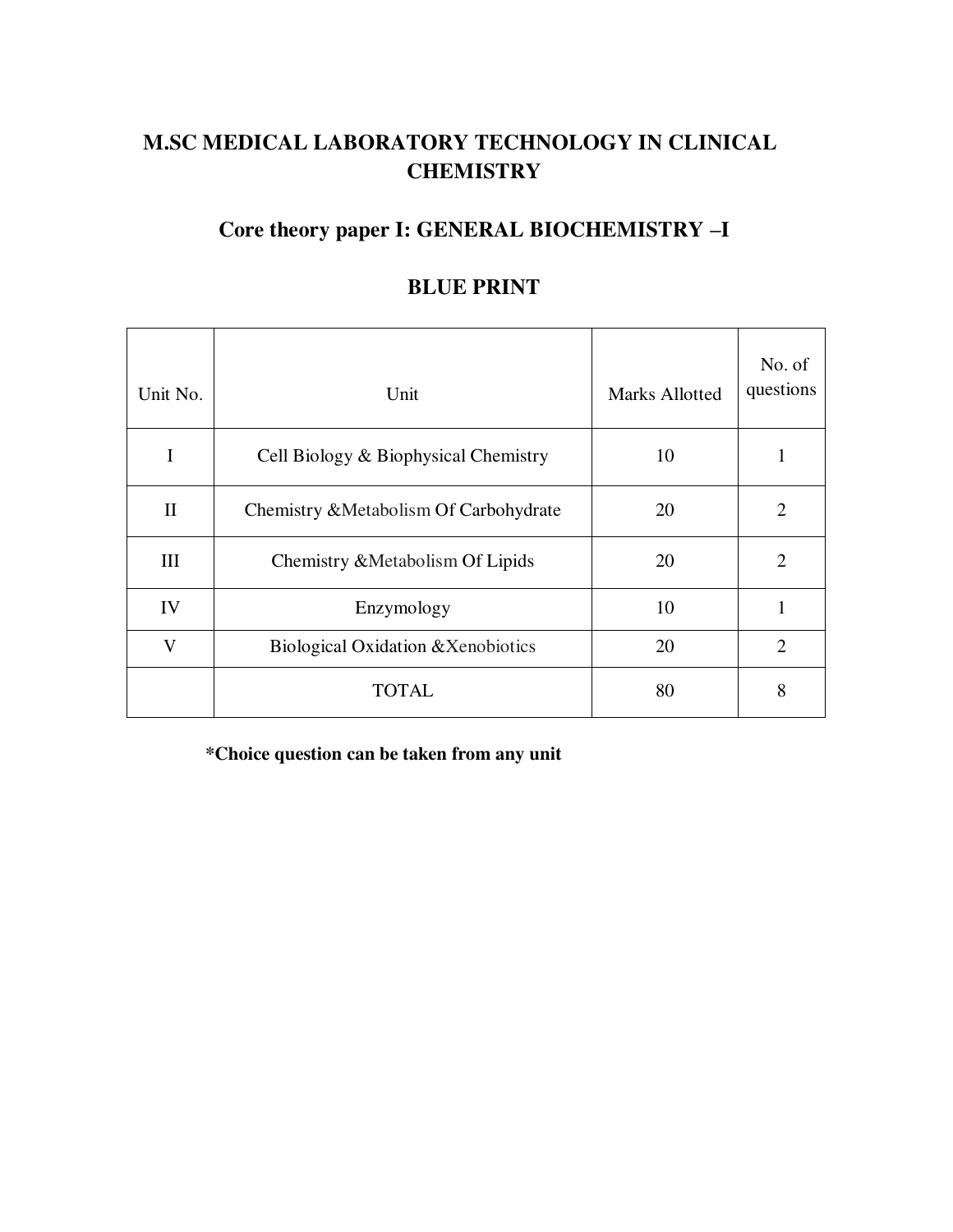# **Syllabus**

# **CORE THEORY PAPER II: GENERAL BIOCHEMISTRY –II**

# **Unit I: Chemistry and Metabolism of Proteins and Amino Acids:**

 **Chemistry & Metabolism of Proteins and Aminoacids:** Classification, Properties, Structural Organization And Denaturation Of Proteins, Biologically Important Peptides, Classification And Properties Of Amino Acids, Functions Of Plasma Proteins.

 **Metabolism of proteins and amino acids:** Digestion, Absorption And Transport Of Amino Acids, Urea Cycle And Associated Disorders, Functions Of Polyamines, Metabolism Of Individual Amino Acids And Their Inborn Errors.

**Unit II: Metabolism Of Vitamins:** Fat And Water Soluble Vitamins- Source, RDA, Active Forms, Functions And Deficiency Manifestations.

 **Unit III: Metabolism Of Minerals And Trace Elements:** Source, RDA, Functions And Deficiency

 Manifestation Of Sodium , Potassium , Chlorine , Calcium , Phosphorus, Sulphur, Iron , Copper , Magnesium, Fluorine , Zinc , Manganese , Chromium And Selenium.

 **Unit IV: Energy Metabolism And Nutrition:** Energy Metabolism – Respiratory Quotient, Specific Dynamic Action Of Foods, Basal Metabolic Rate (BMR), Dietary Fiber, Biological Value Of Proteins, Nitrogen Balance, Balanced Diet, Recommended Dietary Allowance (RDA), Regulation Of Food Intake, Disorders Of Nutrition - Protein Calorie (Energy) Malnutrition, Metabolic Syndrome And Obesity, Bulimia And Anorexia Nervosa.

**Unit V: Chemistry And Metabolism Of Heme:** Structure And Functions Of Hemoglobin And Their Derivatives, Oxygen Dissociation Curves, Hemoglobinopathies, Types Of Anemia, Other Heme Containing Compounds – Myoglobin, Cytochromes. Metabolism: Biosynthesis Of Hemoglobin And Associated Disorders, Degradation Of Heme, Jaundice – Types, Causes And Laboratory Diagnosis.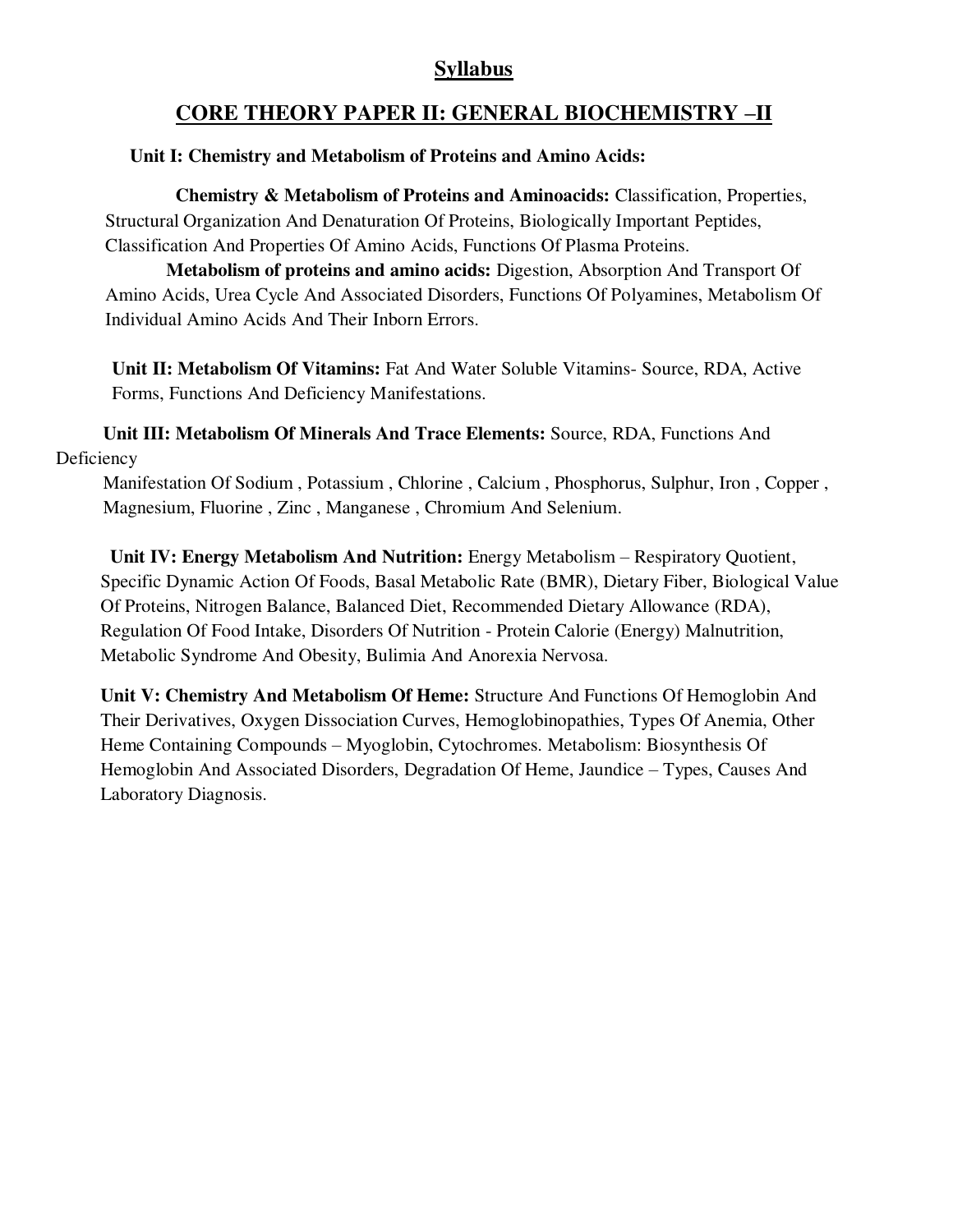# **MODEL QUESTION PAPER**

# **M.SC MEDICAL LABORATORY TECHNOLOGY IN CLINICAL CHEMISTRY**

# **CORE THEORY PAPER II: GENERAL BIOCHEMISTRY –II**

Maxmarks:80 Duration:3Hours

### **Short Essay questions :(Any eight) 8 x 10 = 80 marks**

- 1. Explain the biochemical steps in urea cycle and add a note on hyperammonemia.
- 2. Write in detail about structural organization of proteins and briefly mention about various methods used in elucidation of primary structure.
- 3. Describe the sources, biochemical functions, RDA& deficiency manifestation of Vitamin D.
- 4. Describe the sources biochemical functions, normal requirement & deficiency manifestation of Vitamin C.
- 5. What is the normal serum level of Calcium? Describe the dietary sources, requirement, function and regulation of calcium level in human body.
- 6. Describe the dietary sources, daily requirement, functions and deficiency Manifestations of iron.
- 7. Explain the laboratory diagnosis of jaundice
- 8. Define BMR. Describe the various factors affecting BMR.
- 9. List the special product derived from glycine with suitable reactions. Add a note on metabolic disorders associated with Glycine metabolism.
- 10. Explain the steps of heme biosynthesis in the body. Add a note on Acute intermittent porphyria.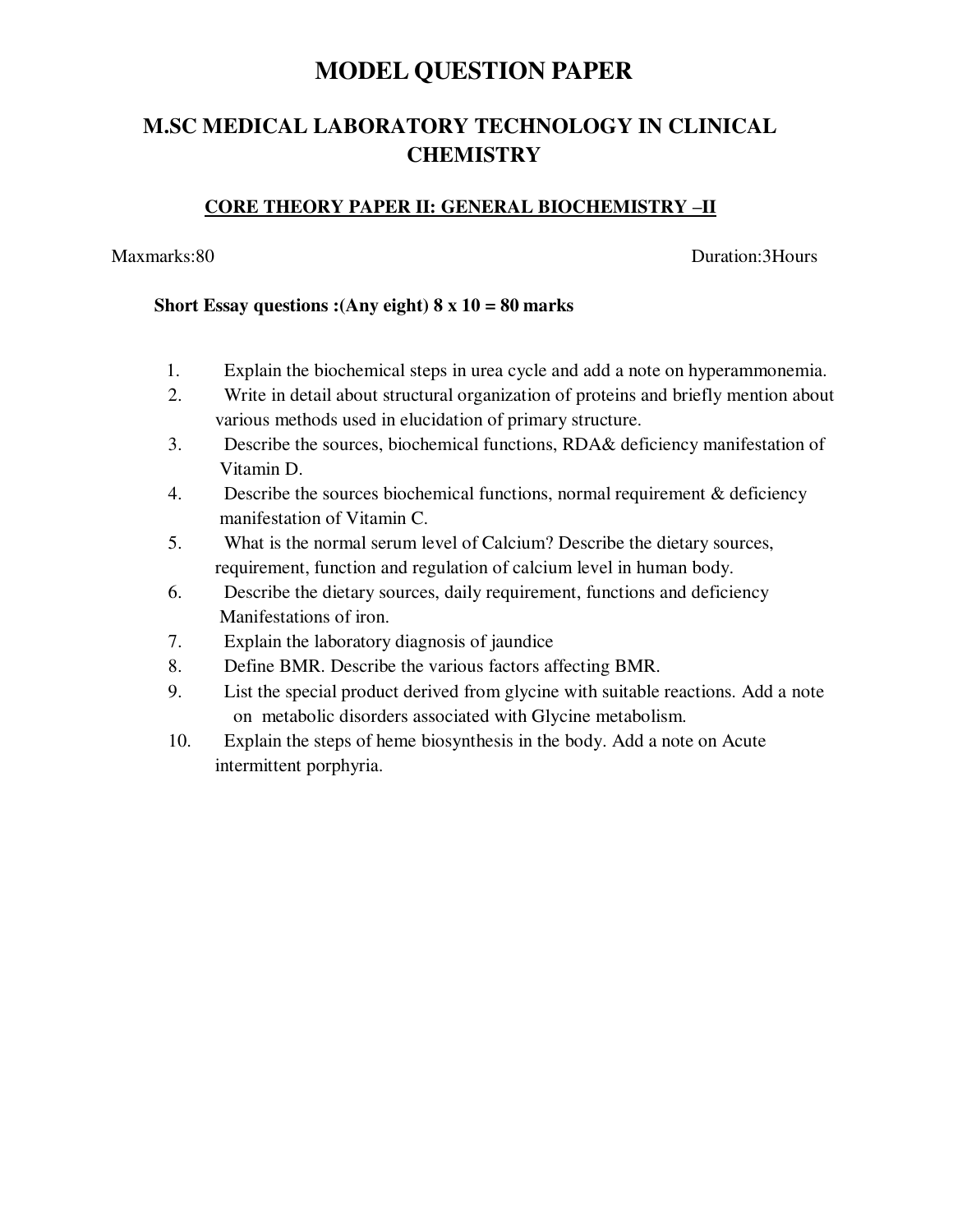#### e

# **M.SC MEDICAL LABORATORY TECHNOLOGY IN CLINICAL CHEMISTRY**

# **CORE THEORY PAPER II: GENERAL BIOCHEMISTRY –II**

| Unit No.                                                    | Unit                                                    | <b>Marks</b><br><b>Allotted</b> | No. of<br>questions |
|-------------------------------------------------------------|---------------------------------------------------------|---------------------------------|---------------------|
| I                                                           | Chemistry and Metabolism Of Proteins<br>And Amino Acids | 20                              |                     |
| $\mathbf{I}$<br>Metabolism of vitamins                      |                                                         | 20                              | $\overline{2}$      |
| Ш                                                           | Metabolism of minerals and trace elements               |                                 | $\overline{2}$      |
| IV<br><b>Energy Metabolism And Nutrition</b>                |                                                         | 10                              | -1                  |
| $\overline{\mathbf{V}}$<br>Chemistry And Metabolism Of Heme |                                                         | 10                              |                     |
| <b>Total</b>                                                |                                                         | 80                              | 8                   |

#### **BLUE PRINT**

**\*Choice question can be taken from any unit**

# **CORE LAB 02: GENERAL BIOCHEMISTRY –II**

# **List of Practicals:**

- Chromatography : Paper, Thin layer, Separation of various sugars, amino acids.
- Electrophoresis :- Paper, Agarose gel -Separation of serum proteins, Hb
- Calculations of Normality and molarity
- Case discussion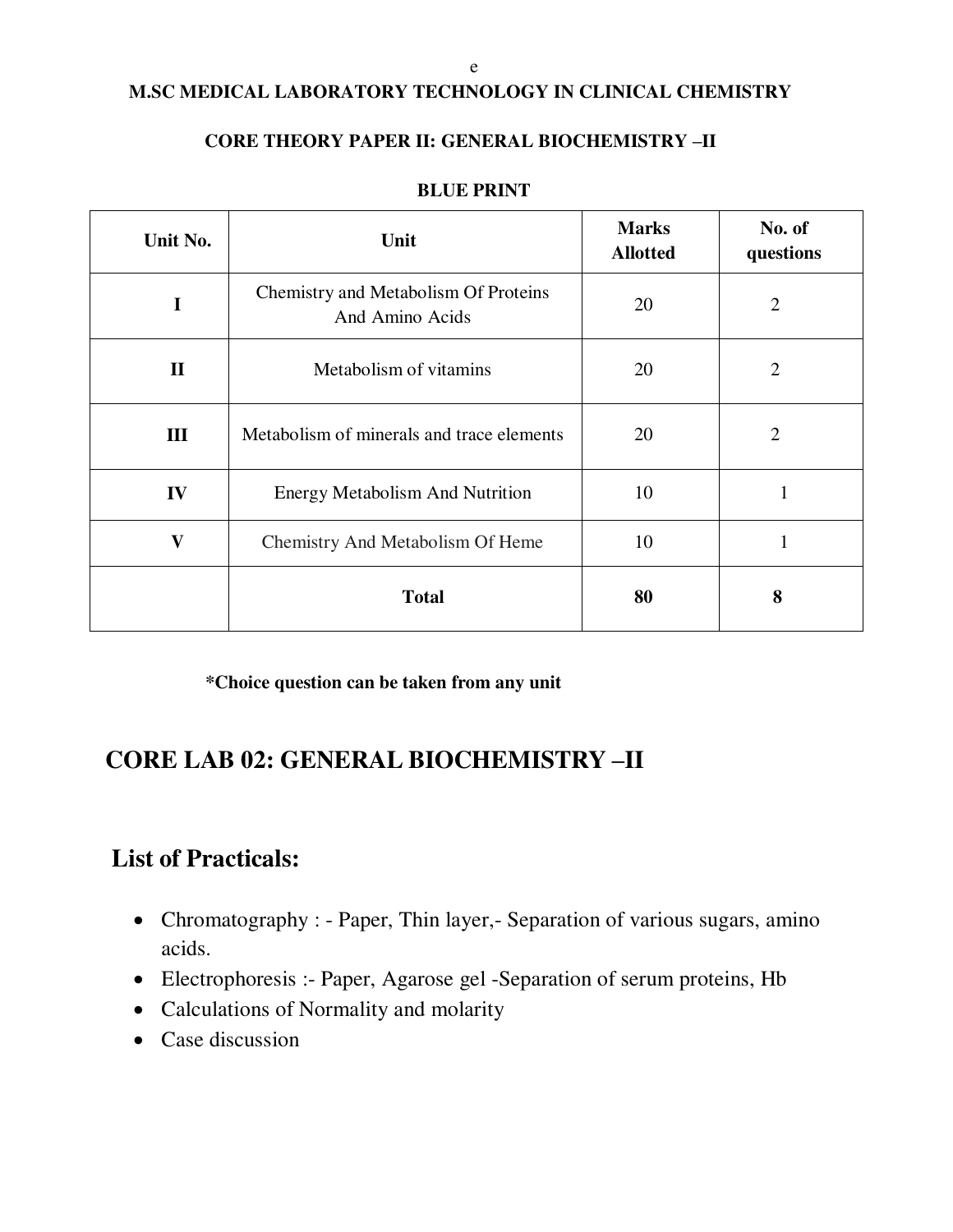# **SYLLABUS**

# **CORE THEORY PAPER III: MOLECULAR BIOLOGY**

# **UNIT I: Chemistry And Metabolism Of Nucleotides:**

Components - Nucleotides, nucleosides and nitrogen bases. Biologically important nucleotides, synthetic nucleotides, Structure, types and functions of nucleic acids. **Metabolism:** Degradation Of Purine And Pyrimidine Nucleotides, Salvage Pathway, Disorders Of Purine And Pyrimidine Metabolism

**UNIT II:** Cell cycle, DNA Replication, DNA repair mechanism

**UNIT III:,** Transcription, post-transcriptional processing, Translation, and posttranslational modifications

**UNIT IV:** Regulation of gene expression, Genetic code, types of mutation with examples, Gene therapy

**UNIT V:** Molecular techniques- DNA isolation, PCR, blotting, RFLP, and Recombinant DNA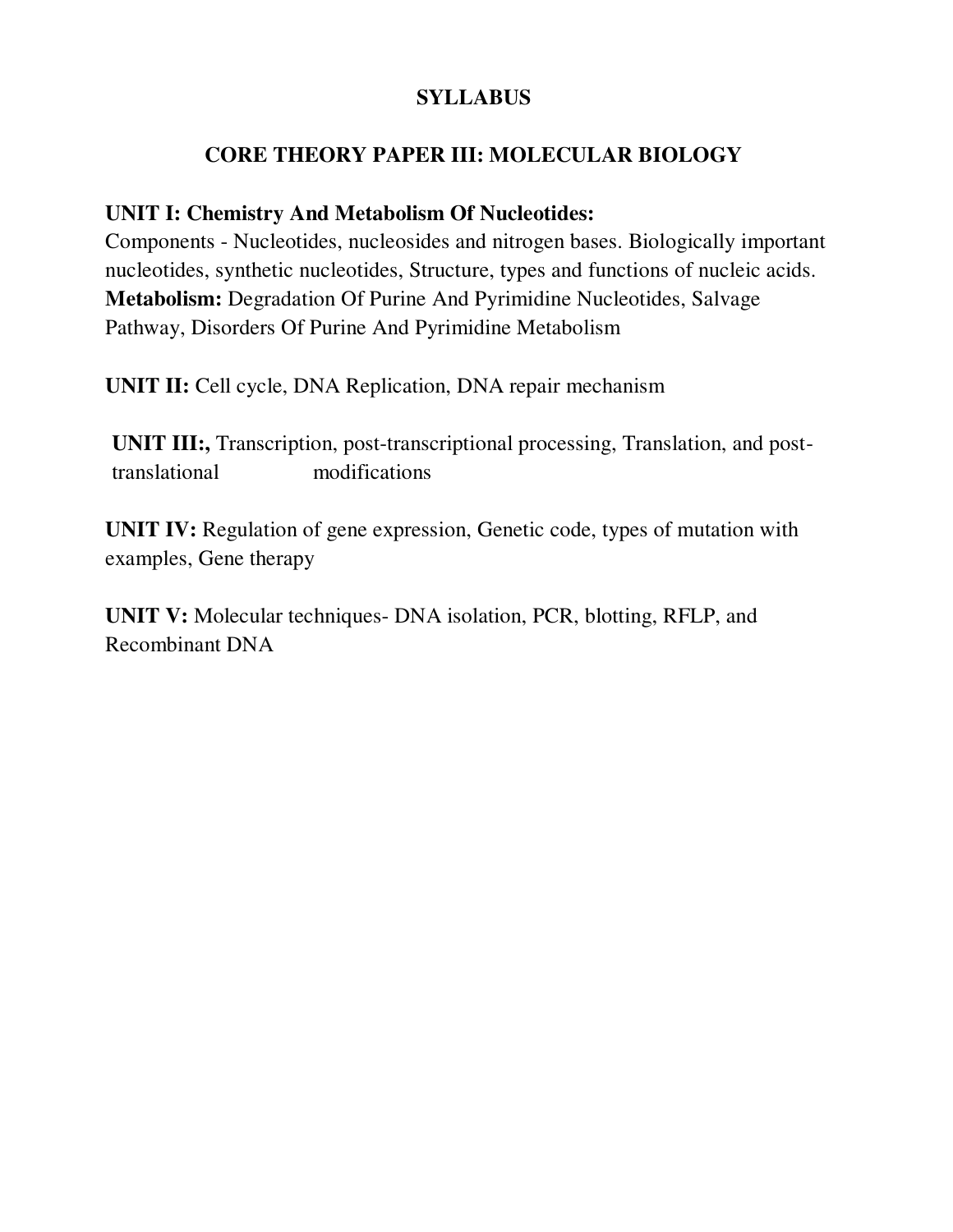# **MODEL QUESTION PAPER**

# **FIRST YEAR M. SC. MLT IN CLINICAL CHEMISTRY CORE THEORY**

# **PAPPER-**III- **MOLECULAR BIOLOGY**

Time: 3 hrs Max Marks: 80

Short Essay questions : (any eight)  $8 \times 10 = 80$  marks

1. Describe the Watson and Crick model of DNA structure with suitable diagram.

2. Explain the catabolism of Purine nucleotides. Add a note on Gout.

3. Describe Translation with suitable illustration and mention the inhibitors of Translation.

- 4. Describe Transcription with suitable illustration. Enumerate the inhibitors of transcription.
- 5. Explain the various types of DNA repair mechanisms with examples.

6. What is mutation? Write about different types of mutations with suitable examples.

7. Define Blotting. Explain the Southern Blotting techniques with applications.

8. Discuss in detail recombinant DNA technology and its clinical application.

9. Describe the Lac operon concept of gene regulation.

10. Explain the salient features of genetic code.

# **CORE THEORY PAPER II: GENERAL BIOCHEMISTRY –II BLUE PRINT**

| Unit No.     | Marks Alloted | No. of questions |
|--------------|---------------|------------------|
|              | 20            | 2                |
| $\mathbf{I}$ | 10            | 2                |
| Ш            | 20            | 2                |
| IV           | 10            |                  |
|              | 20            |                  |
|              | 80            | o                |

 **\*Choice question can be taken from any unit**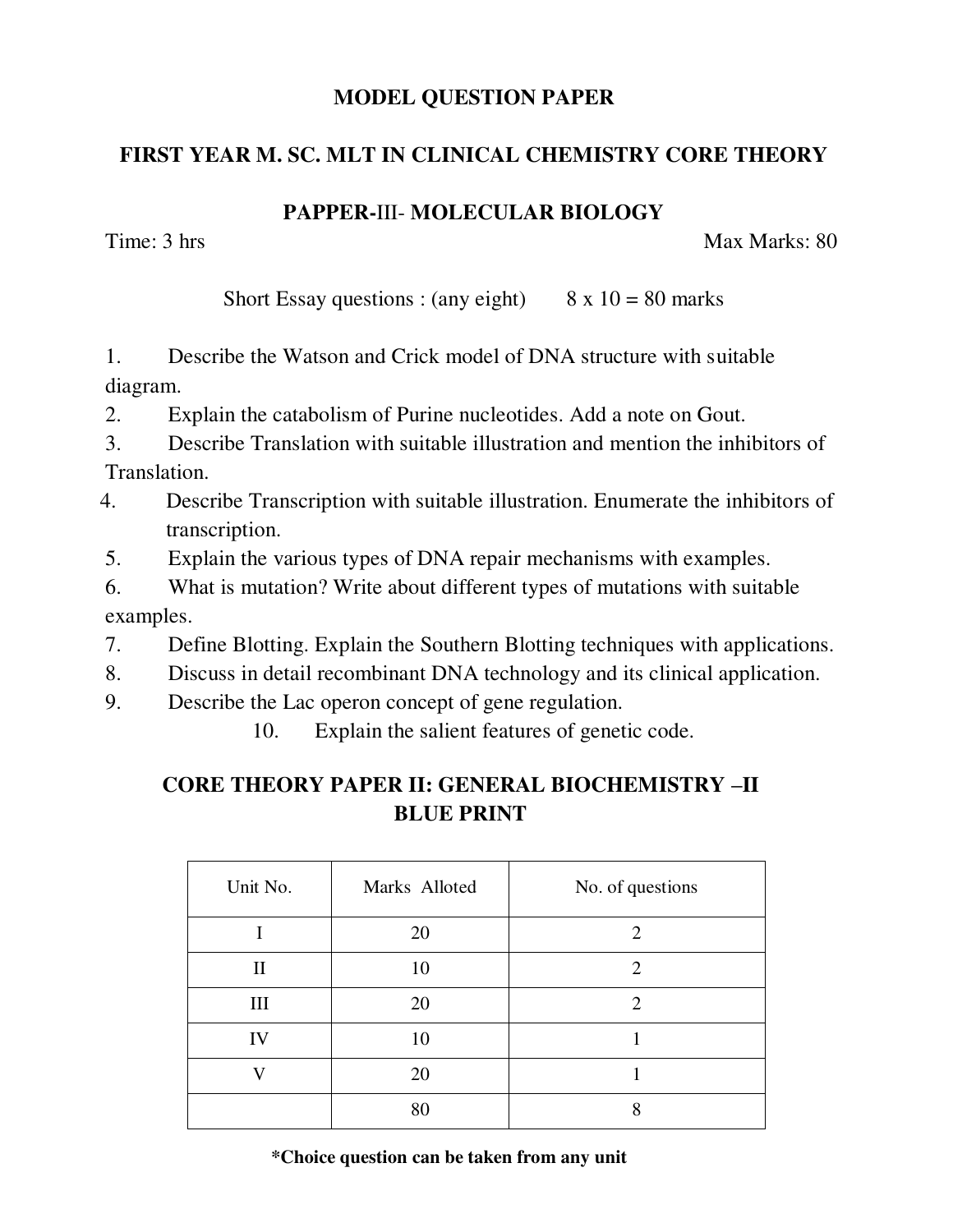# **Core theory Paper-IV- Human Anatomy and Physiology Section –A- Human Anatomy - Syllabus**

# **OBJECTIVES:**

- **To identify and relate basic concepts of structure and functions of cells, tissues and organs.**
- **To understand the anatomical organization, coordination and integrated functions of different systems of human body.**

# **UNIT I: GENERAL ANATOMY, HISTOLOGY AND EMBRYOLOGY:**

**General Anatomy and Histology:** Anatomical planes, Terms and Terminology, Structural classification of bones, development and growth of skeletal tissue and bones,Structural and functional classification of joints, General morphology of a synovial joint and associated structures.

**General Histology:** Structure and location of epithelial, connective and nerve tissues. **General Embryology:** Spermatogenesis, Oogenesis, Fertilization, Germ layers, Development of the placenta

# **UNIT II: DIGESTIVE AND EXCRETORY SYSTEM**

Digestive system: Macroscopic features of the mouth, salivary glands, pharynx, oesophagus, stomach, small and large intestines, liver pancreas, Biliary system and peritoneal cavity. **Urinary System:** Macroscopic featuresof the kidneys, ureters, urinary bladder and the urethra.

**UNIT III: CARDIOVASCULAR SYSTEM - Heart:** Chambers of the Heart – Structure and Valves, Conducting system of Heart, Blood vessels

**UNIT IV: ENDOCRINE SYSTEM -** Macroscopic features, location and basic function of the hypothesis cerebri, thyroid gland, parathyroid glands, suprarenal glands, pineal gland and organs with a minor endocrine function.

# **UNIT V: REPRODUCTIVE SYSTEM :**

**Male Reproductive System:** Macroscopic features, and location of the scrotum, testes, epididymis, ductus deferens, seminal vesicles, prostate gland, bulbourethral gland and penis. **Female Reproductive System:** Macroscopic features and location of the ovaries, uterine tubes, uterus, vagina and external genitalia.

# **REFERENCE BOOKS:1. SampathMadyasthaw, "Manipal Textbook of Human Anatomy", 3rd Edition.**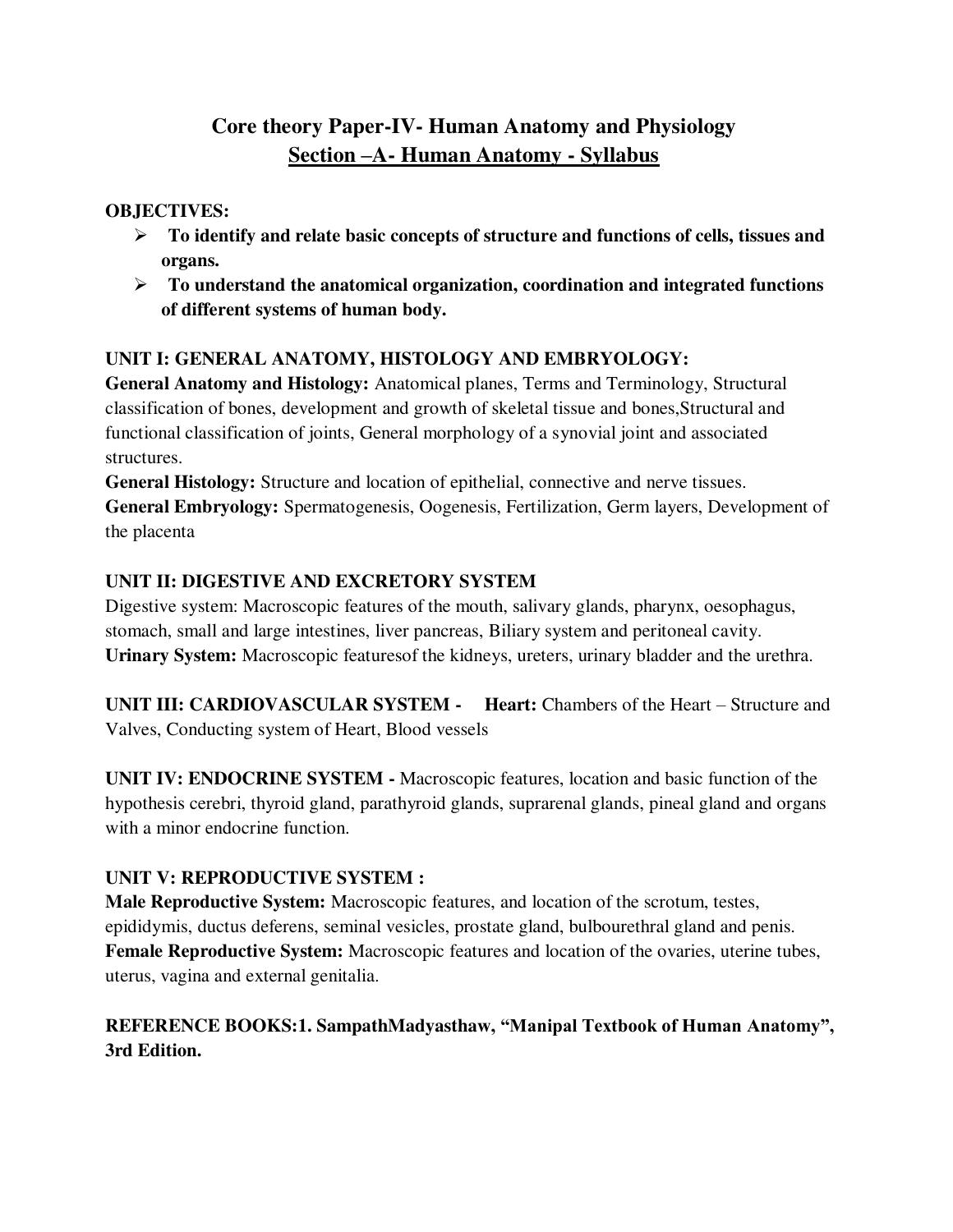# **BLUE PRINT**

# **Section A – Human Anatomy**

Each question paper should have: 5 Short Essay questions (10 mark of each) Out of 5 (4 questions should be answered)  $4 \times 10 = 40$  marks

# **Section A**

**GIT, Excretory System, Cardiovascular System, Endocrine, Reproduction, General Anatomy, General Histology And Embryology** 

**APPLIED TYPE: 10% RECALL TYPE: 10% UNDERSTANDING TYPE: 80%**

|                                                                           | <b>MARKS DISTRIBUTION</b> |                           |  |  |
|---------------------------------------------------------------------------|---------------------------|---------------------------|--|--|
| <b>REGION</b>                                                             | Understanding             | <b>Applied</b><br>/Recall |  |  |
| <b>Unit I:</b> General Anatomy<br>General Histology<br>General Embryology | 10                        |                           |  |  |
| Unit II:GIT&Excretory                                                     |                           | 10                        |  |  |
| Unit III: Cardiovascular System                                           | 10                        |                           |  |  |
| Unit IV: Endocrine                                                        | 10                        |                           |  |  |
| Unit V:Reproduction                                                       | 10                        |                           |  |  |
|                                                                           | 40                        | 10                        |  |  |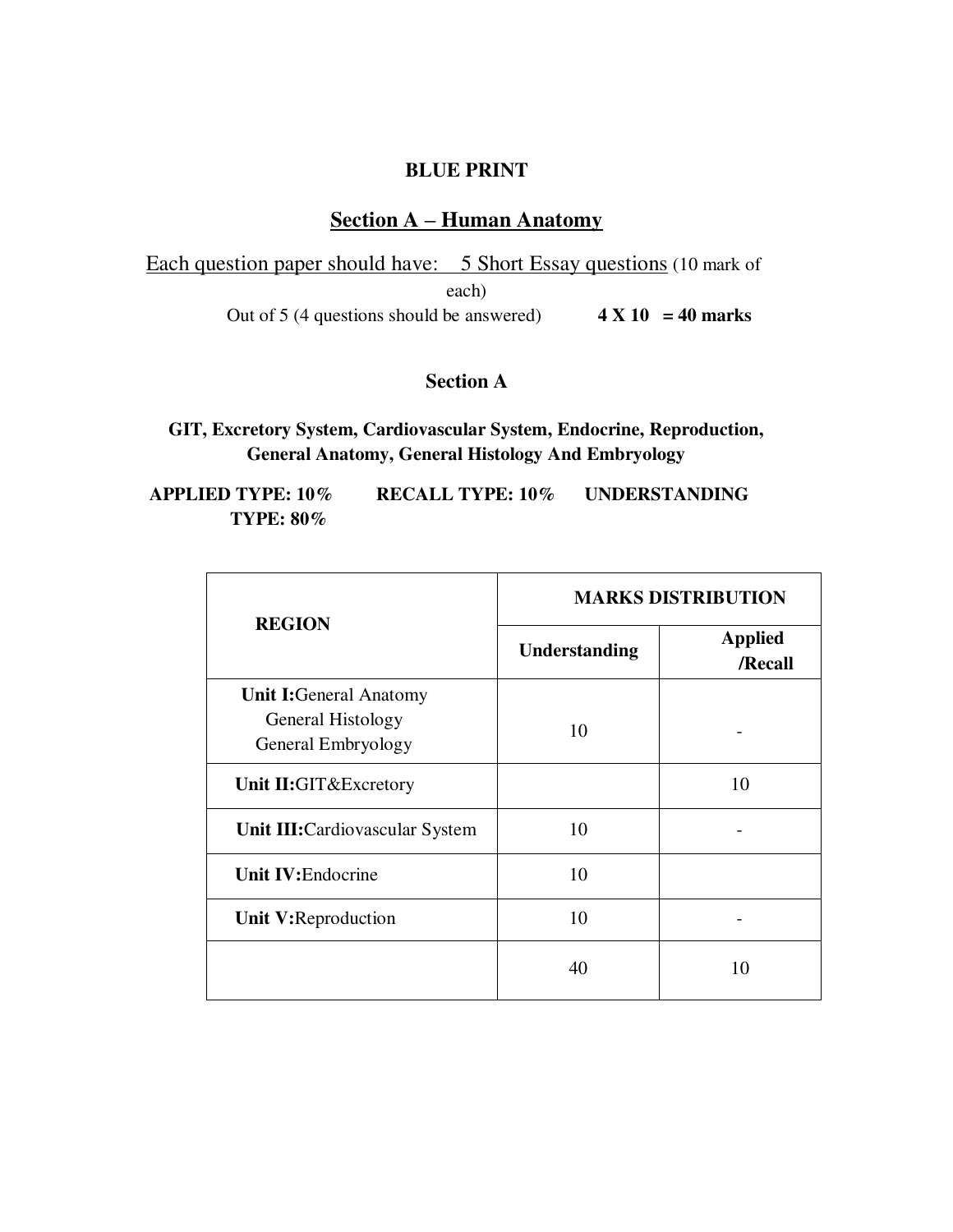# **Section B- Physiology Syllabus:**

- **UNIT-I: General and cellular physiology**: Overview of the structure organization of the human body,Cell and its functions including ,morphology, structure of cell membrane and transport across cell membrane.
- **UNIT-II: Blood and body fluids:** Introduction to blood and plasma proteins along with the functions, functions of red blood cells, white blood cells, and platelets, blood groups; Immunity: classification and functions.
- **UNIT-III: Cardiovascular system:** Organization of cardiovascular system, cardiac muscle properties and functions; conducting system of heart; normal electrocardiogram (draw and lebel different waves and segments; blood pressure: definition, normal range, factors regulating blood pressure.
- **Unit IV: Gastrointestinal system:** Organization of GI system, structure and functions of different layers of GI tract, salivary glands; composition of saliva and functions; gastric secretion composition and functions; steps in HCL secretion and its regulation; exocrine pancreas, composition and functions of pancreatic juice; physiological functions of liver; digestion and absorption of carbohydrates, proteins and fats, GI motility**.**
- **Unit V: Excretory system:** Functional organization of kidneys; physiological functions of kidneys (excretory and non- excretory);GFR definition, factors affecting and regulating GFR; tubular functions.

# Section B- Physiology

Blue print

| <b>REGION</b>                                   | <b>Short Essay questions</b> |
|-------------------------------------------------|------------------------------|
| <b>UNIT-I: General and cellular physiology:</b> |                              |
| <b>UNIT-II: Blood and body fluids</b>           |                              |
| UNIT-III: Cardiovascular system                 |                              |
| Unit IV: Gastrointestinal system                |                              |
| Unit V: Excretory system:                       |                              |
|                                                 | $4+1$ (choice)               |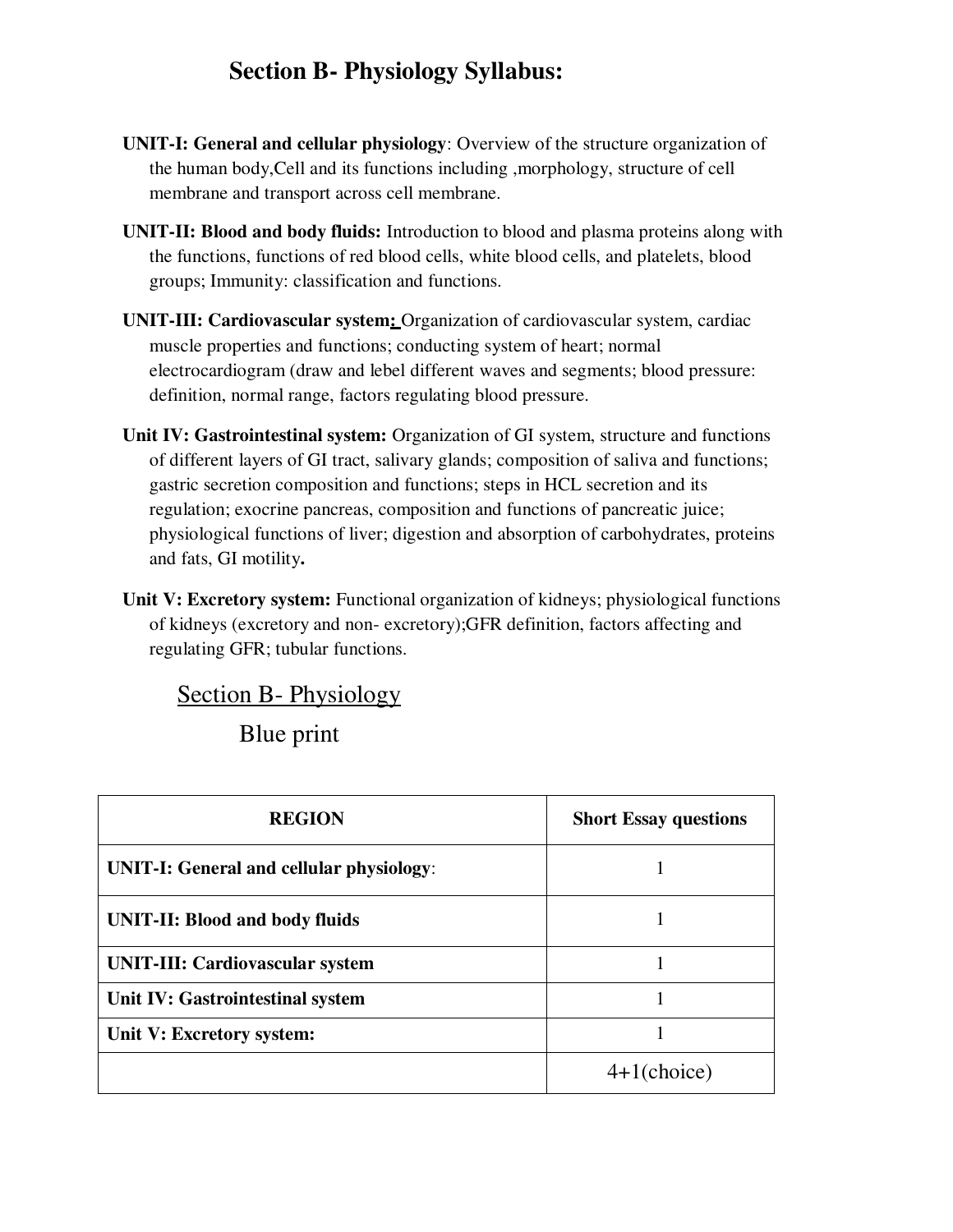# **Model Question Paper FIRST YEAR M. SC. MLT IN CLINICAL CHEMISTRY**

# Core theory Paper-IV-Human Anatomy and Physiology

#### **Time: 3hrs Max.Marks:80**

### **Section A – Human Anatomy**

#### **Short Essay Question(***Answer any 4 questions)* **(4x10=40)**

- 1. Describe the Chambers of the heart and the arteries supplying it. (6+4)
- 2. Classify the bones according to its structure. Write a note on blood supply of long bone  $(7+3)$
- 3. Enumerate the endocrine glands and explain the structure of Thyroid gland (3+7)
- 4. List the male reproductive organs. Explain the structure of testis and its blood supply.(3+7)
- 5. Describe the parts, relations and arterial supply of stomach. Add a note on its applied significance. $(7+3)$

# **Section B-Physiology**

#### **Short Essay Question** (*Answer any 4 questions* )  $(4x10=40)$

1. Draw a lebelled diagram showing different parts of cell. Write in brief the functions of each cell organelle. (5+5=10 marks)

2. List the constituents of blood and write one function for each. Draw a lebelled diagram explain the steps of erythropoiesis. (4+6=10 marks)

3. Define blood pressure. Write the normal values of systolic blood pressure, diastolic blood pressure, mean arterial blood pressure, and pulse pressure. Draw a lebelled diagram showing conducting system of heart. (2+3+5=10 marks)

4. Name the salivary glands. Write the composition and function of each constituent of saliva.  $(2+8=10)$ 

5. Draw a lebelled diagram of nephron. Write in brief the excretory and non-excretory functions of kidney.  $(2+8=10 \text{ marks})$ .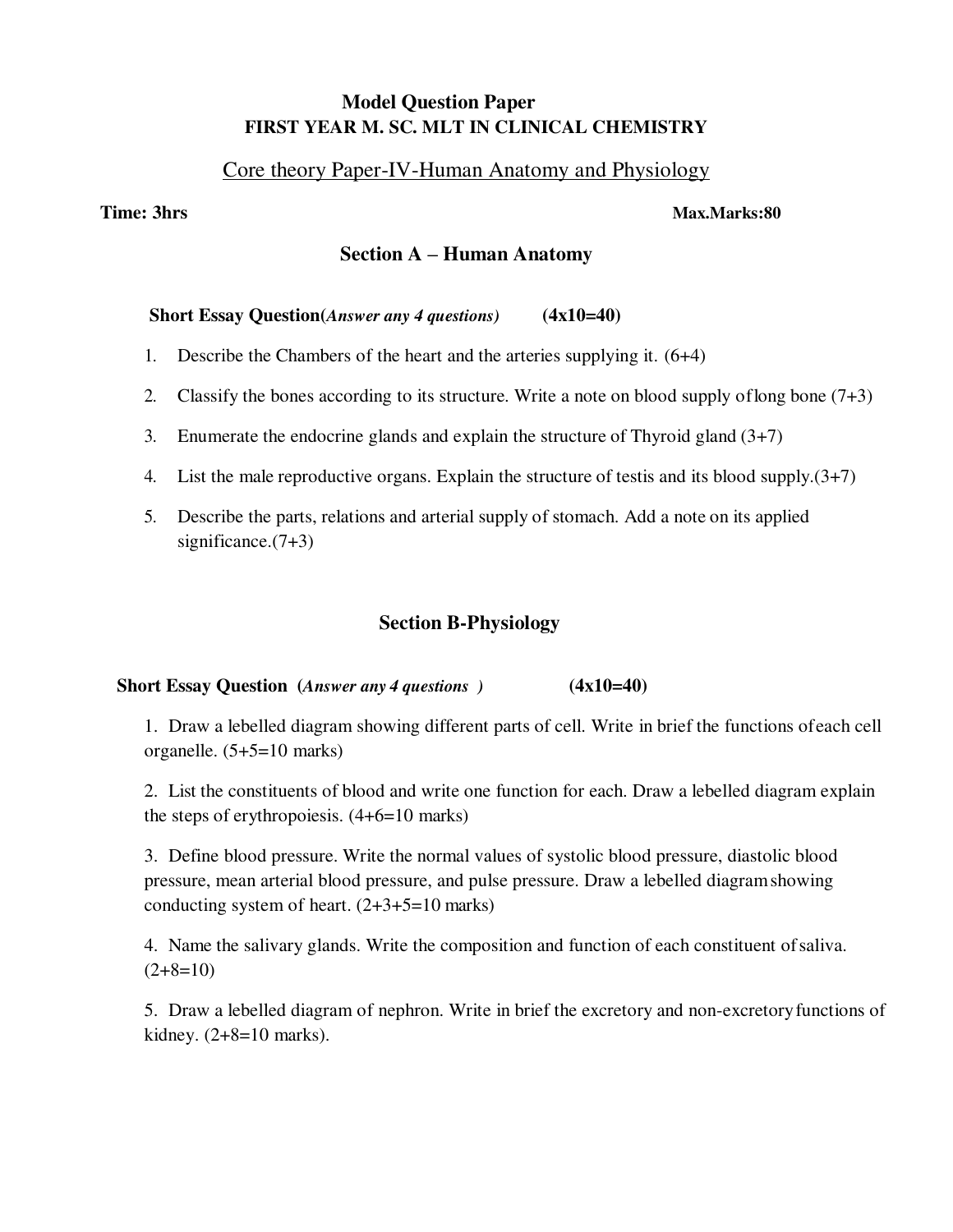# **DISCIPLINE SPECIFIC ELECTIVE COURSE-01**

# **RESEARCH METHODOLOGY & BIOSTATISTICS**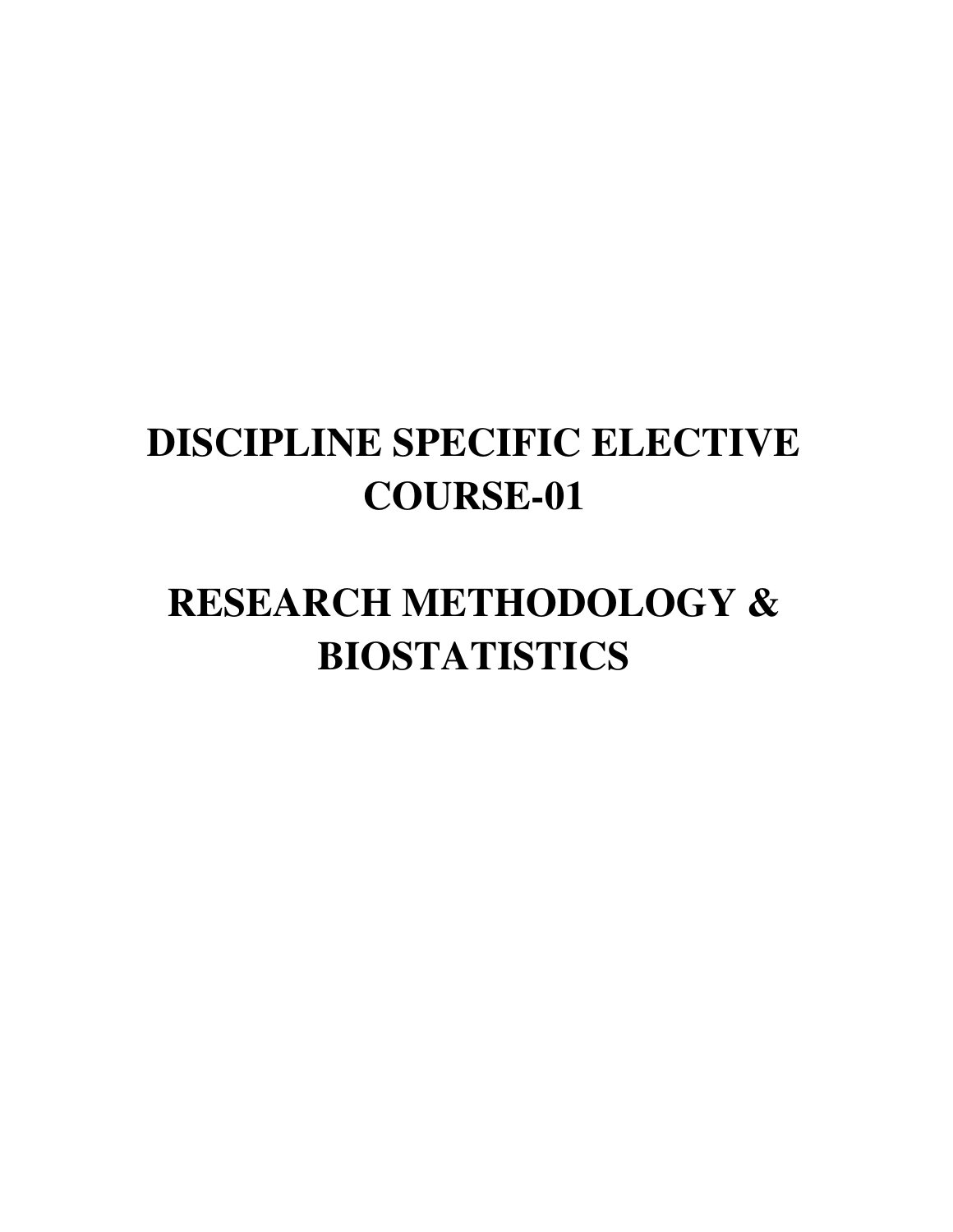# **SYLLABUS**

# **DISCIPLINE SPECIFIC ELECTIVE COURSE-01**

### **RESEARCH METHODOLOGY AND BIOSTATISTICS CREDIT 3**

# **UNIT I : 10 HOURS**

Research Methodology : Meaning , objectives and types of research, research approaches, significance of research. Research and scientific methods, research process and criteria of good research Definition and identification of a research problem – Selection of research problem, Justification , theory , hypothesis , basic assumptions, limitations and delimitations of the problems.

# **UNIT II** 9 HOURS

Introduction of bio statistics – Meaning and its scope; Population and Sample, Parameter and Statistics; types of statistical data; Diagrammatic representation data; Mean, Median, Mode. Standard deviation. Coefficient of variation. Skewness and Kurtosis. Probability – Definition, Axioms of Probability; addition and Multiplication theorem.

# **UNIT III** 9 HOURS

Concept of correlation – Simple, Partial regression- Simple Methods of Association – Chi square test of association of attributes, Goodness of fit.

# **UNIT IV** 10 HOURS

Concept of Hypothesis – Null, Alternative Hypothesis. Type I and type II errors. Sampling distribution Standard error t & F distribution; t test based on single samples, two sample mean. Paired samples, F test two sample variances f test for several mean (one way ANOVA only). Z – test for proportion – one sample, two sample, MS – excel support for above expression.

# **UNIT V** 10 HOURS

Framing proposal for acquiring grants: the question to be addressed – rationale and importance of the question being addressed – Empirical and theoretical framework – Presenting pilot study / data or background information – Research proposal and time frame- Specificity of methodology- Organization of different phases of study- Expected outcome of study and its implications – Budgeting – Available infrastructure and resources – Executive summary

# **Text books and Reference materials**

1. Bandarkar, P.L and Wilkinson T.S (2000): Methodology and Techniques of social Research , Himalaya Publishing House, Mumbai.

2. Copper, H.M.(2002) Integrating research: A guide for literature review (2<sup>nd</sup> Edition )California; Sage

3. Harman,E & Montages , L(Eds.)2007). The thesis and the book, New Delhi; Vistar.

4.Mukherjee, R(1989); the quantity of Life: Valuation in school research , Sage Publications, New Delhi.

5. Stranss, A and Corbin. J.(1990):Basis of Qualitative Research : Grounded Theory Procedures and Techniques, Sage Publications, California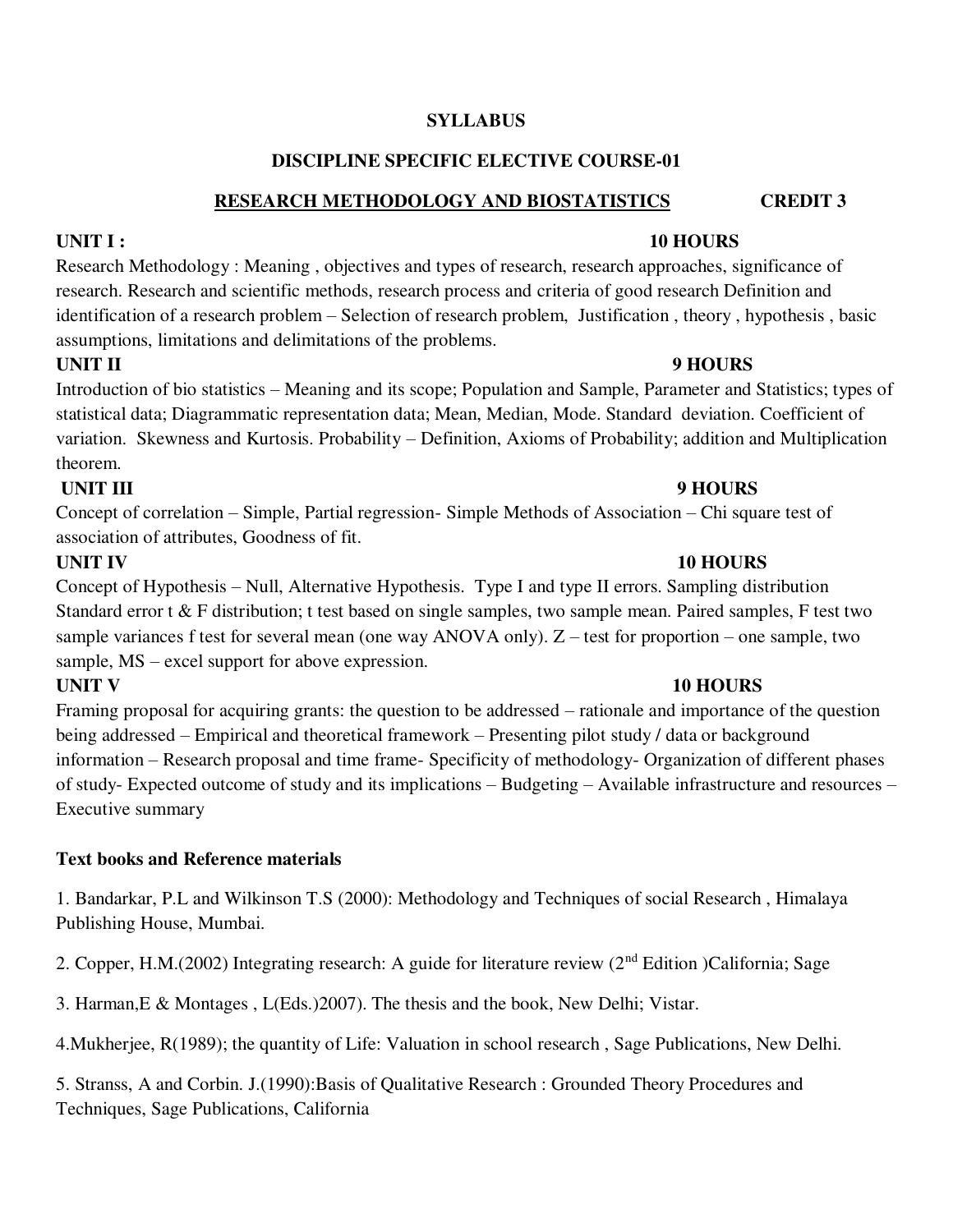# **GENERIC ELECTIVE COURSE-01**

# **BIOMEDICAL WASTE MANAGEMENT**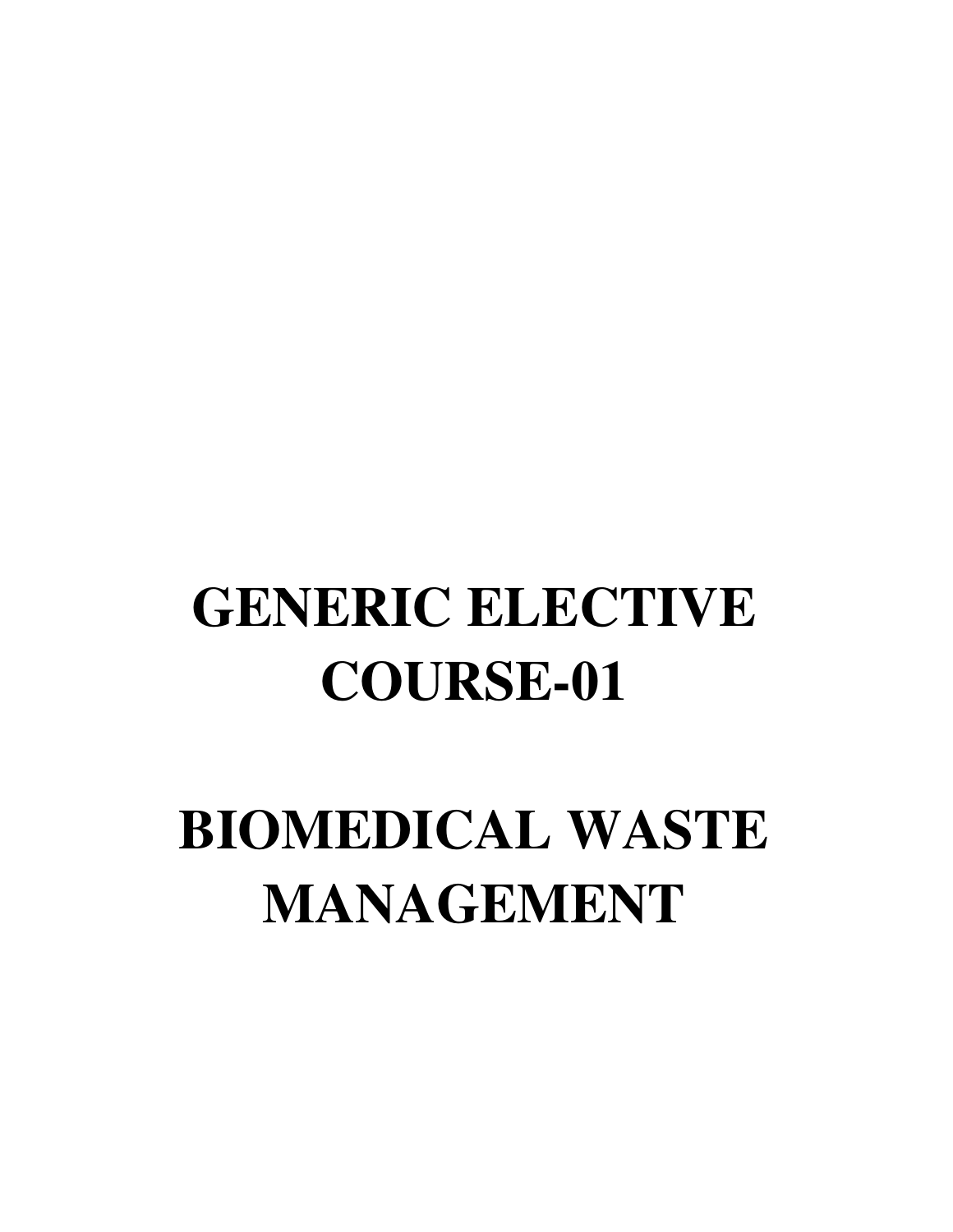# **SYLLABUS**

# **GENERIC ELECTIVE COURSE-01 BIOMEDICAL WASTE MANAGEMENT**

#### **UNIT I: Introduction to hospital waste**

- Definition classification of hospital wastes.
- Types and composition : Types of solids, liquids, sharps, blood and blood tissue, radioactive material, biological and chemical material.
- Hospital effluents: Nature and composition, Levels if generation in a small clinic nursing home, small and large hospital, storage of hospital waste; Types of bags and containers used for usage.

# **UNIT II: Biomedical Waste Management Guideline**

- Requirement
- Documentation of Biomedical waste types and guidelines
- Biomedical wastes (Management & Handling) Rules, 1998; and amendments.

# **UNIT III: Principles of Biomedical Waste Management**

- Segregation of biomedical waste.
- Handling and transport of hospital waste; Authorization and accidental spilling
- Methods/ treatments required for disposal of pathogens
- Waste disposal methods
- Techniques of waste management
- Protocols of HW management

# **UNIT IV: Waste prevention**

- Waste reduction activities
- Waste recycling,

# **UNIT V: Biomedical Waste Treatment facility**

- Introduction, location, land requirements,
- Coverage area, types of equipment
- Infrastructure requirements,
- Record keeping,
- Waste collection, transport and storage facilities, precautions required.

# **Text Books:**

- **1.** Sustainable Biomedical Waste Management, P.K.Behera, 2nd Edition .2008.
- 2.Biomedical Waste Management, R.RadhaKrishnan, 1<sup>st</sup> edition.2005
- 3. The environmental Protection Act, 1986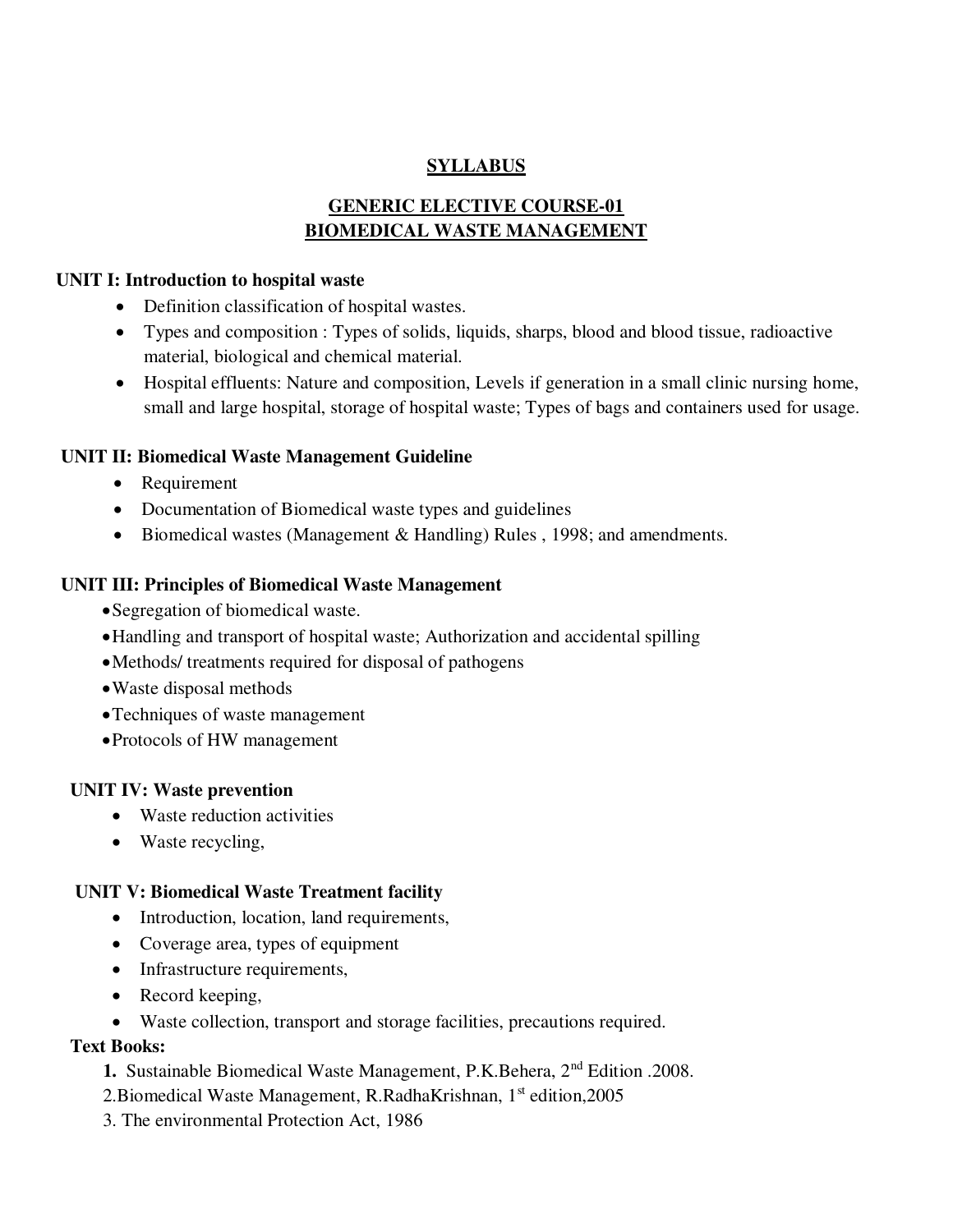# **SECOND YEAR M.Sc. MLT IN CLINICAL CHEMISTRY**

# **CORE THEORY PAPER –V-ENDOCRINOLOGY AND IMMUNOLOGY**

# **Unit I**:

Hormones:Classification Of Hormones, Mechanism Of Hormone Action

# **Unit Ii:**

Regulation Of Hormone Secretion, Metabolism, Biological Functions And Disorders Of - Hypothalamus & Pituitary Hormones, Thyroid Hormones & Parathyroid Hormones

# **Unit Iii:**

Regulation Of Hormone Secretion, Metabolism, Biological Functions And Disorders Of Pancreatic Hormones, Adrenal Hormones And Gonadal Hormones.

# **Unit Iv:**

Basic Concept Of Immunology – Structure And Functions Of Immunoglobulins, T And B Lymphocytes, Antigen-Antibody Reactions, Auto Immunity And Immunodeficiency.

# **UNIT V:**

Major histocompatibility complex (MHC), hypersensitivity reactions, monoclonal antibodies and their applications in the immunotherapy and immunological techniques

# **CORE THEORY PAPER –V-ENDOCRINOLOGY AND IMMUNOLOGY BLUE PRINT**

| Unit No. | <b>Marks allotted</b> | No. of<br>questions |  |
|----------|-----------------------|---------------------|--|
|          | 20                    | $\overline{2}$      |  |
| $\rm II$ | 20                    | $\overline{2}$      |  |
| Ш        | 10                    |                     |  |
| IV       | 20                    | $\overline{2}$      |  |
| V        | 10                    |                     |  |
| Total    | 80                    | 8                   |  |

# **\*Choice question can be taken from any unit**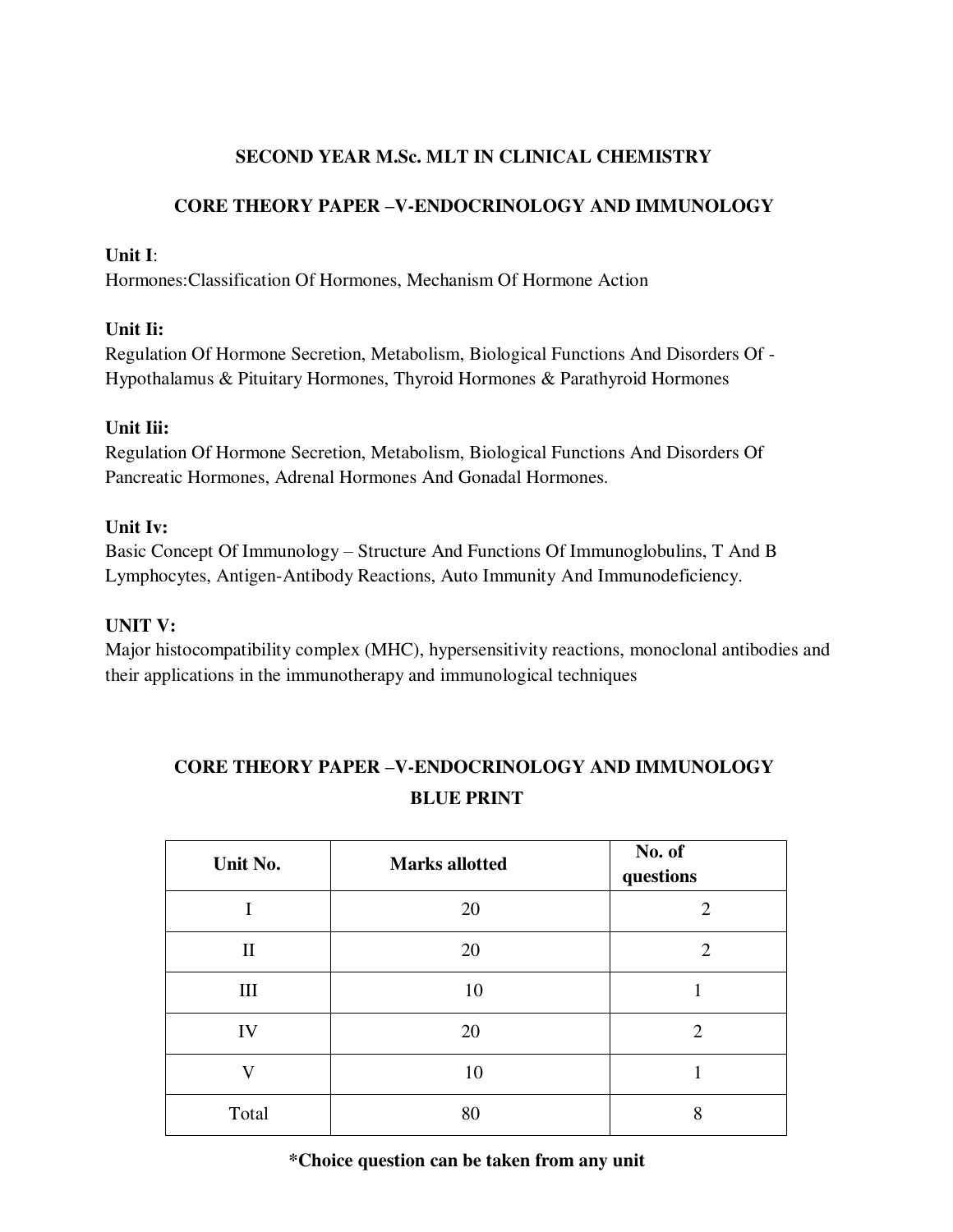#### **MODEL QUESTION PAPER**

#### **SECOND YEAR M.Sc. MLT IN CLINICAL CHEMISTRY**

#### **CORE THEORY PAPER-V- ENDOCRINOLOGY AND IMMUNOLOGY**

**Time: 3 hrs** Max Marks: 80

Short Essay questions : (any eight) 8 x 10 = 80 marks

- 1. Classify hormones. Explain the mechanism of action of group II hormones.
- 2. Describe the chemistry, biosynthesis and regulation of thyroid hormones in the body.
- 3. Describe the chemistry, biosynthesis and regulation of adrenal hormones in the body.
- 4. Explain the role of parathyroid hormones in blood calcium regulation.
- 5. Explain the laboratory diagnosis of acute and chronic pancreatitis.
- 6. Explain the different types of immunoglobulin with suitable diagram.
- 7. Explain the role of MHC in immunity.
- 8. Explain the hypersensitivity reactions.
- 9. Explain any four autoimmune disorders.
- 10. Explain the principle and applications of ELISA.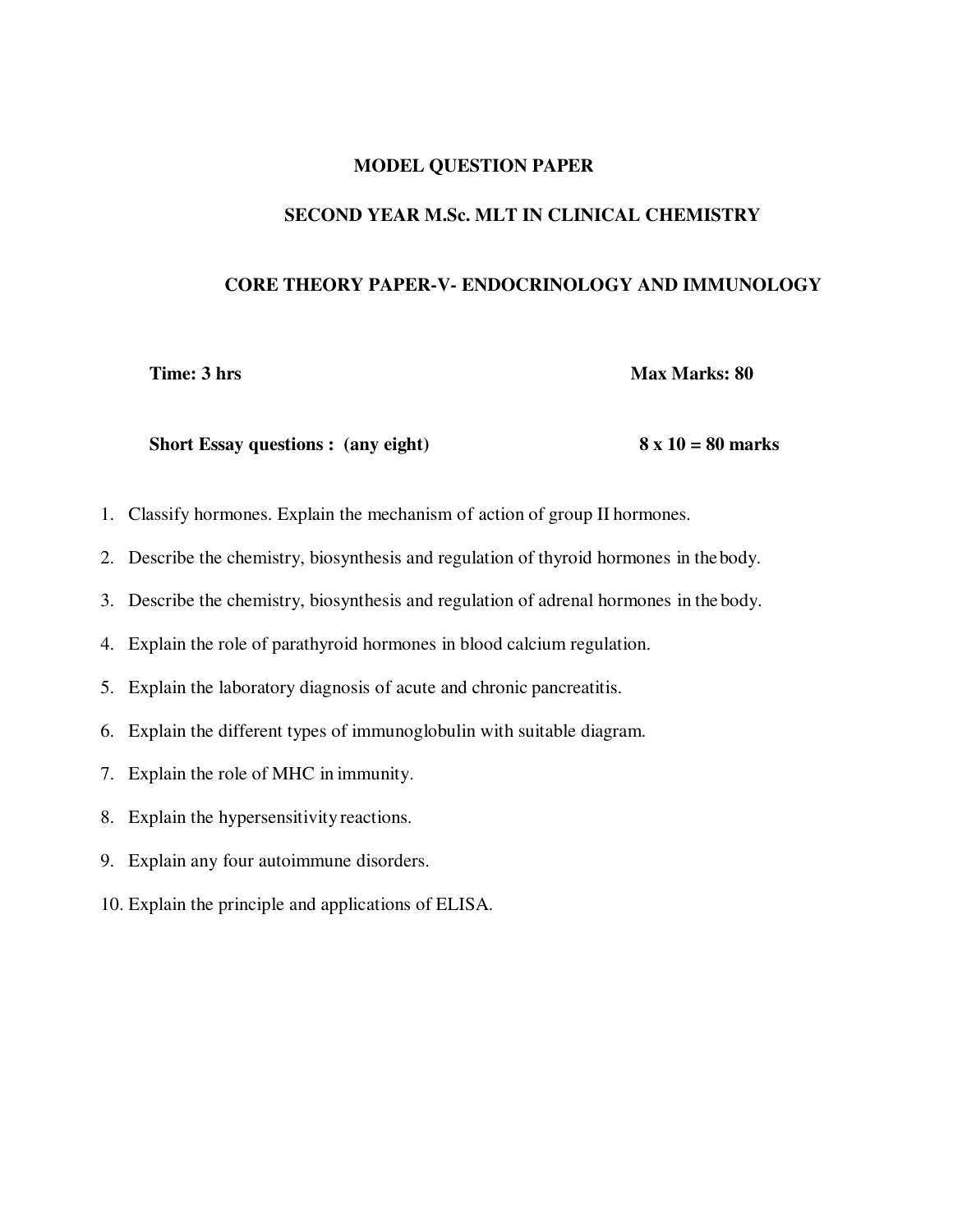#### SECOND YEAR M.Sc. MLT IN CLINICAL CHEMISTRY

# **CORE THEORY PAPER –VI-CLINICAL CHEMISTRY**

 **UNIT I:** Organ function test:. Liver, Gastric and pancreatic Function Tests, Renal Function Tests, Thyroid Function Tests, Adrenal and Gonadal function tests.

**UNIT II::** Water and Electrolyte Balance and Imbalance : Body water compartments, Electrolyte concentration of body fluid compartments, Regulation of electrolyte and water balance, laboratory diagnosis and disorders Acid-Base Balance and disorders: Acids and bases, Respiratory regulation of pH, Renal regulation of pH, Anion gap, Metabolic acidosis, Metabolic alkalosis, Respiratory acidosis and Respiratory alkalosis. Body Fluids: CSF, Amniotic Fluid, peritoneal fluid, ascitic fluid, pleural fluid

– disorders andlaboratory diagnosis of body fluid analysis.

**UNIT III**: Clinical Enzymology: Enzymes and Isoenzymes of Clinical Importance–Cardiac biomarkers*,* Serum Enzymes in Liver Diseases, Serum Enzymes in Musculo-skeletal Diseases *,* Serum Enzymes in Bone Diseases *,*  Enzymes as therapeutic agents,

**UNIT IV:** Inborn errors of carbohydrate, lipids and aminoacid metabolism.

**UNIT V:** Cancer biology - Tumor markers- types and clinical significance, oncogene, and Tumour suppressor gene.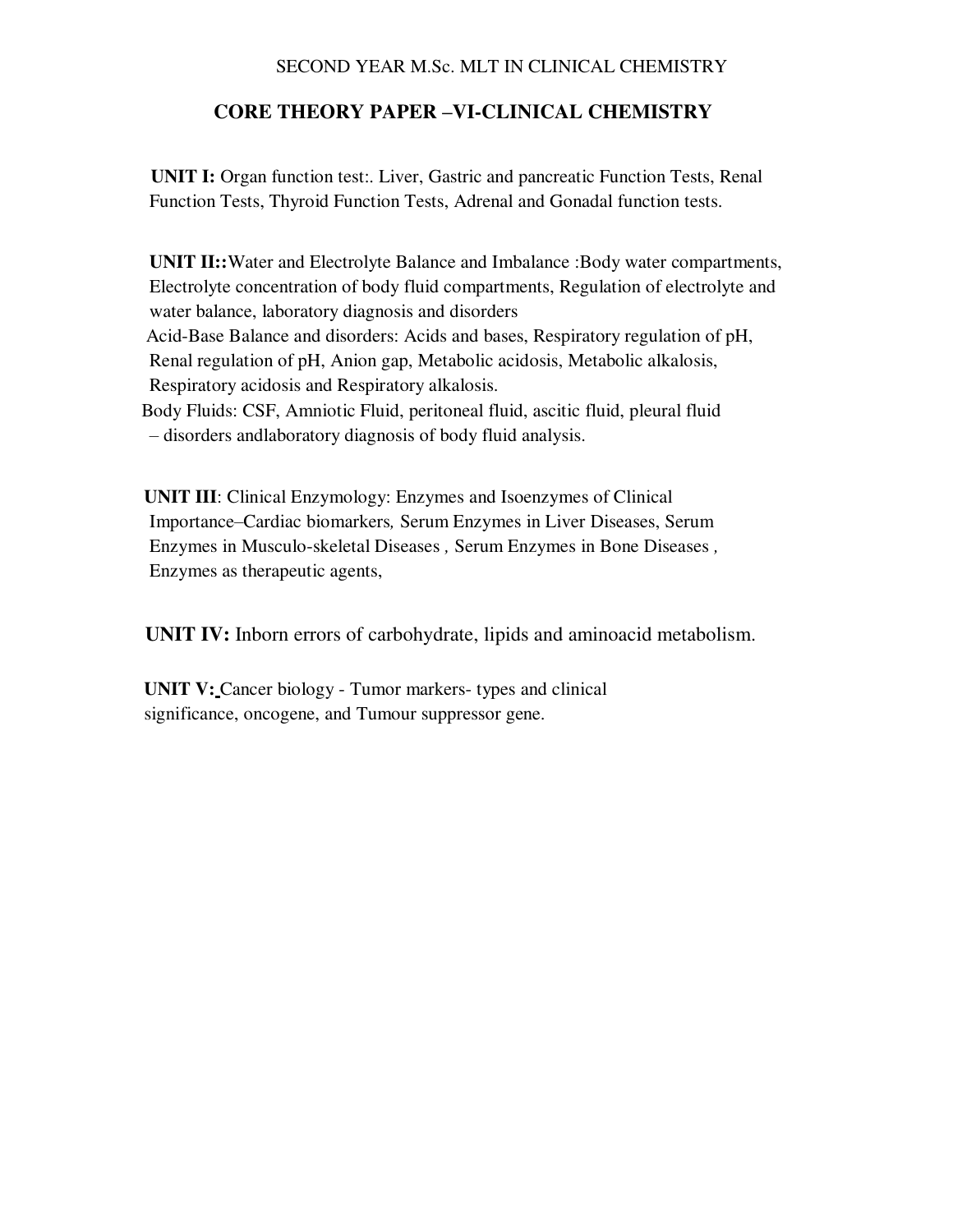# **SECOND YEAR M.Sc. MLT IN CLINICAL CHEMISTRY CORE THEORY PAPER – VI- CLINICAL CHEMISTRY**

#### **BLUE PRINT**

| Unit No.     | <b>Marks allotted</b> | No. of questions |  |
|--------------|-----------------------|------------------|--|
|              | 20                    |                  |  |
| $\mathbf{I}$ | 20                    |                  |  |
| III          | 10                    |                  |  |
| IV           | 20                    |                  |  |
| V7           | 10                    |                  |  |
| <b>Total</b> | 80                    | 8                |  |

 **\*Choice question can be taken from any unit**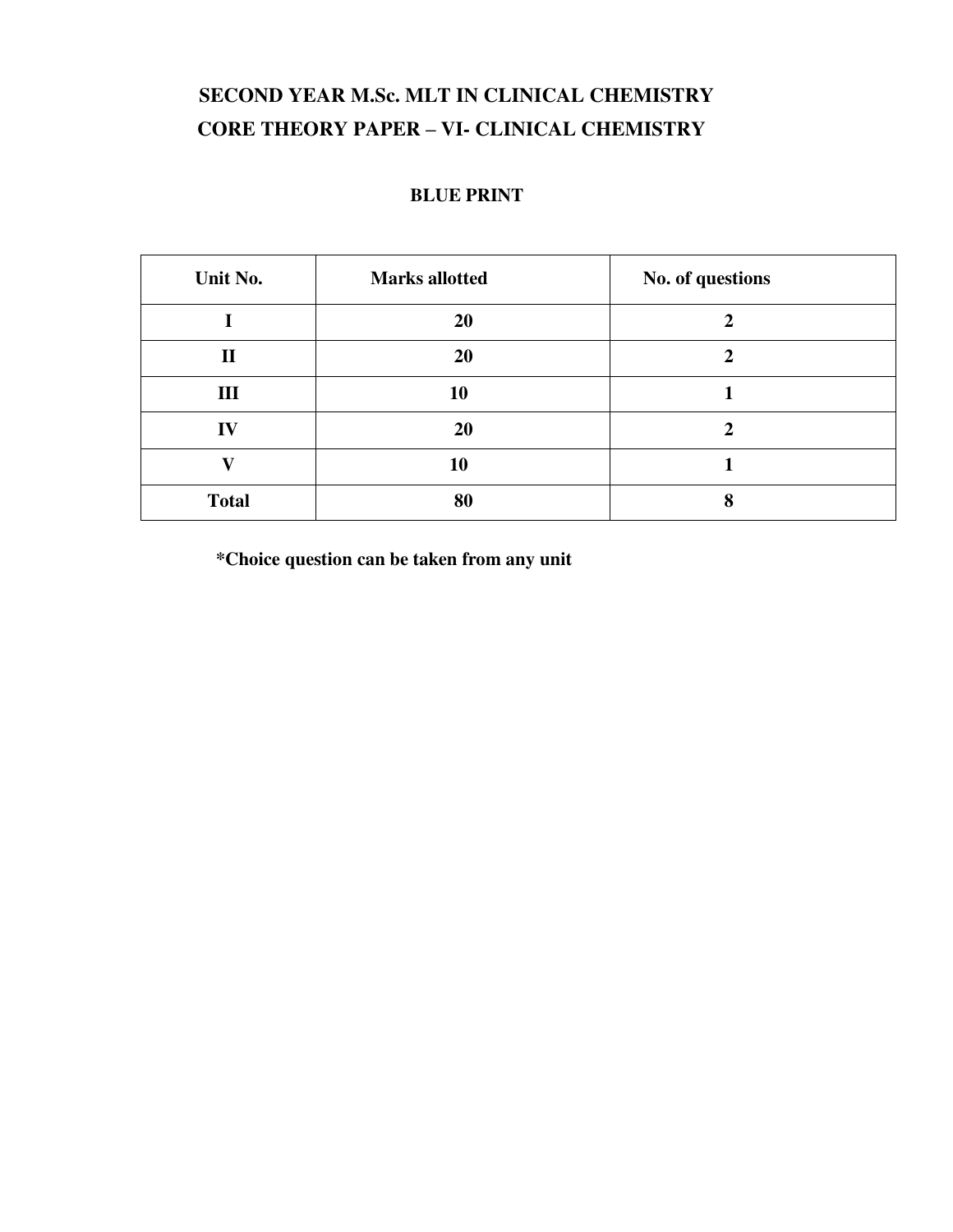#### **MODEL QUESTION PAPER**

#### **SECOND YEAR M.Sc. MLT IN CLINICAL CHEMISTRY**

#### **CORE THEORY PAPER-VI- CLINICAL CHEMISTRY**

#### **Time: 3 hrs** Max Marks: 80

#### Short Essay questions : (any eight) 8 x 10 = 80 marks

- 1. List the defense mechanism of acid base balance in the body. Describe the role of kidney in the maintenance of Acid Base balance.
- 2. Explain the hormonal regulation of fluid and electrolyte balance.
- 3. Describe the various renal functions tests.
- 4. What is Tumourmarker? Classify tumour markers with examples.
- 5. Describe the Glycogen storage disorder under following headings:
	- a) Biochemical defect b) clinical features c) lab diagnosis
- 6. What are isoenzymes? Explain the kinetics of cardiac biomarkers.
- 7. Classify Liver function tests. Add a note on laboratory diagnosis of jaundice.
- 8. Describe the lipid storage disorder under following headings:
- b) Biochemical defect b) clinical features c) lab diagnosis
- 9. Mention the biochemical defect and lab diagnosis in the following disorder of amino acid metabolism a) phenylketonuria b) alkaptonuria c) maple syrup urine disease d) albinism e) homocystinuria
- 10. Mention the composition of CSF. Add a note on lab diagnosis of CSF fluid in tubercular meningitis.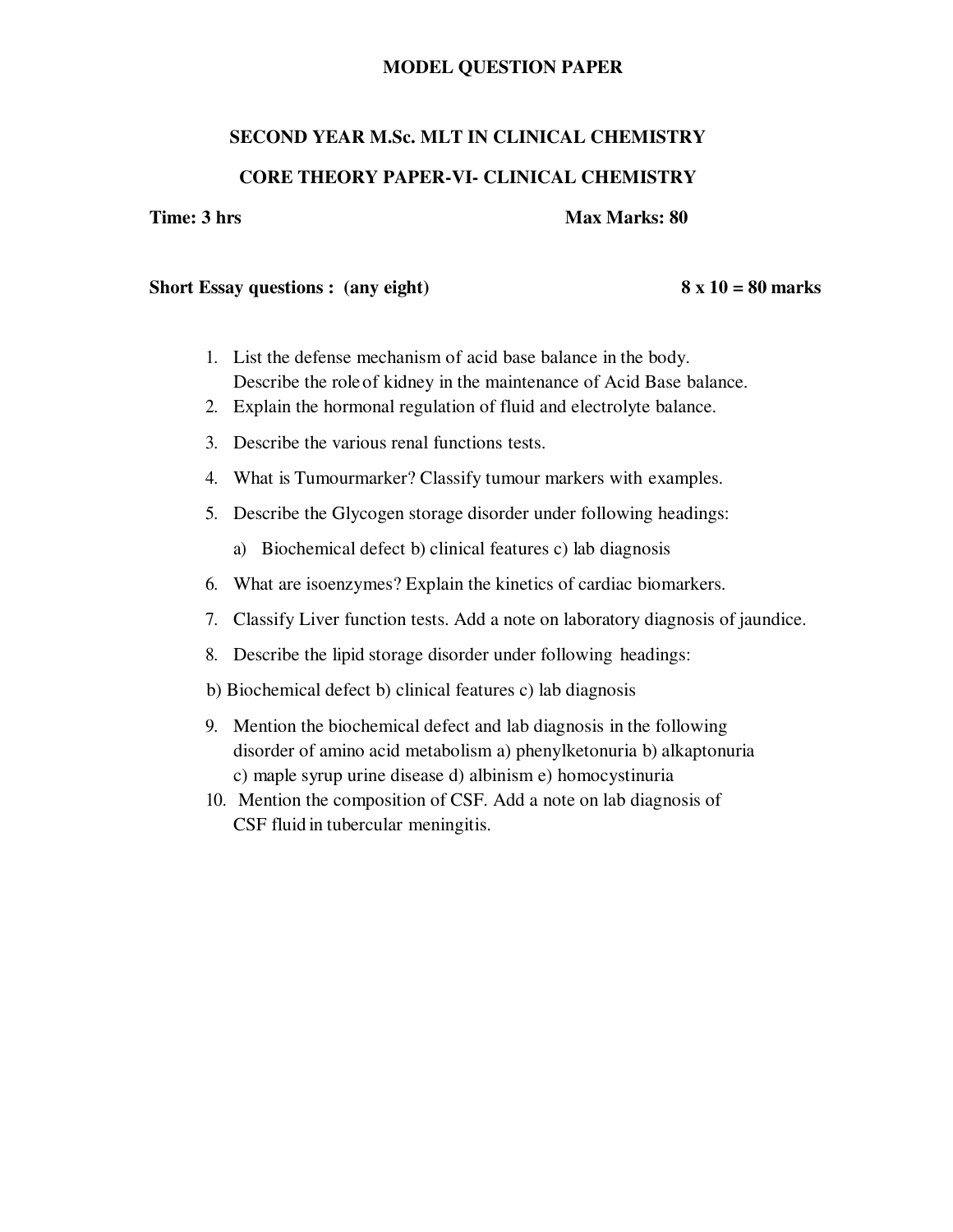# **SECOND YEAR M.Sc. MLT IN CLINICAL CHEMISTRY CORE THEORY PAPER –VII**

# **INSTRUMENTATON AND THE LABORATORY MANAGEMENT**

# **UNIT I: Basics of Instrumentation:**

- Centrifugation techniques- Principles, types, instrumentation and its applications.
- Chromatographic techniques- Principles, types, procedures and their application in biological systems.
- Electrophoresis- Principles, types, procedure and their applications in biological systems.
- Photometry- Principle, Instrumentation and applications of colorimeter, spectrophotometer, and ISE.
- Principles, Instrumentation and application of Radioimmunoassay (RIA)**,**  ELISA, chemiluminescence and flowcytometry.

# **UNIT II**: **Basic Principles of Clinical Laboratory:**

 Standardized clinical biochemistry laboratory set up, Laboratory safety, universal precautions for prevention and transmission of pathogens, biomedical waste management, Phlebotomy- WHO guidelines for blood collection, vacutainers, types of anticoagulants, urine preservatives, prevention of hemolysis, order of blood collection, sample acceptance and rejection criteria, storage and transportation of specimens, and sample stability.

**UNIT III**: **Automation And Laboratory Information System (LIS):** Types of automation- components, programming, advantages and disadvantages of continuous flow analyzers, discrete autoanalyzers, semi-automated analyzer, fully-automated analyzer, batch analyzer, random access analyzer, Advantages and disadvantages of LIS, applications of computer in clinical chemistry laboratory, reference range for clinical chemistry parameters and POCT

- **UNIT IV: Laboratory Errors, Laboratory Statistics And Documentation In Clinical Chemistry Laboratory-** Pre-analytical, analytical(random & systematic errors) and post analytical errors, root cause analysis and their corrective and preventive action, CV, bias, standard operating procedure, quality manual, ISO 15189 2017 guidelines, Method validation, and laboratory audit.
	- **UNIT V**: **Total quality management and laboratory accreditation** Quality assurance, quality assessment, quality control- Internal and External quality control, Inter laboratory comparison, QC charts-westgard rules, concept of six sigma , Accreditation and certification, NABL and CLSI guidelines.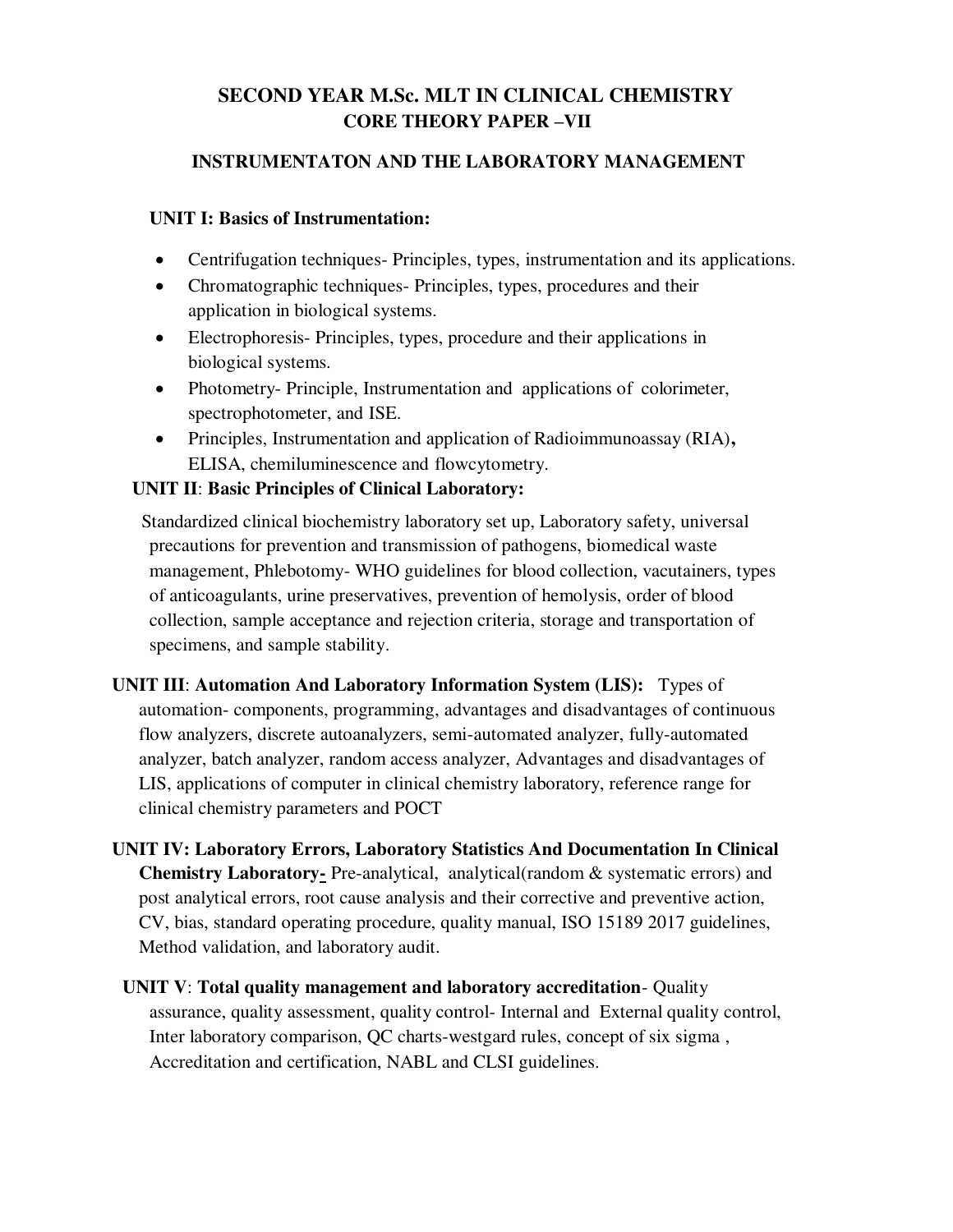# **SECOND YEAR M.Sc. MLT IN CLINICAL CHEMISTRY CORE THEORY PAPER –VII- INSTRUMENTATON AND THE LABORATORY MANAGEMENT**

# **BLUE PRINT**

| Unit No.                | Unit                                                  | <b>Marks allotted</b> | No. of questions |
|-------------------------|-------------------------------------------------------|-----------------------|------------------|
| I                       | Instruments and the laboratory techniques             | 20                    | 2                |
| $\Pi$                   | Basic Principles of Clinical Laboratory               | 10                    |                  |
|                         | <b>Automation And Laboratory Information</b>          |                       |                  |
| III                     | System (LIS)                                          | 10                    |                  |
|                         | : Laboratory Errors, Laboratory Statistics            |                       |                  |
| IV                      | And Documentation In Clinical Chemistry<br>Laboratory | 20                    | $\overline{2}$   |
| $\overline{\mathbf{V}}$ | Total quality management and laboratory               |                       |                  |
|                         | accreditation                                         | 20                    | 2                |
|                         | TOTAL                                                 | 80                    | 8                |

**\*Choice question can be taken from any unit**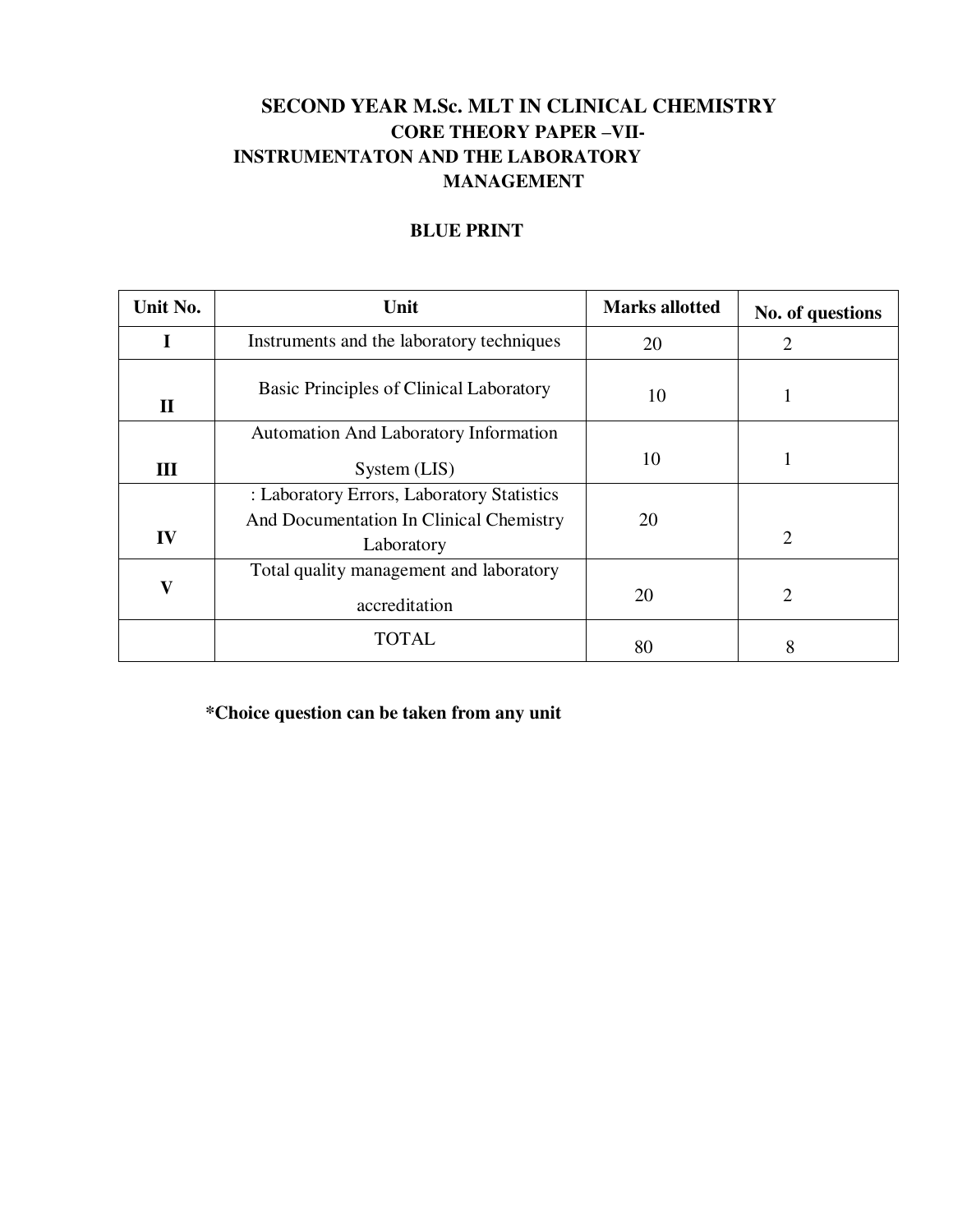#### **MODEL QUESTION PAPER**

#### **SECOND YEAR M.Sc. MLT IN CLINICAL CHEMISTRY**

# **CORE THEORY PAPER –VII-**

#### **INSTRUMENTATON AND THE LABORATORY MANAGEMENT**

**Time: 3 hrs Max Marks :80 marks**  Max Marks **:80 marks** 

#### **Short Essay questions:** (any eight  $8 \times 10 = 80$  marks

- 1. Explain the total quality management in the clinical chemistry laboratory.
- 2. List the Pre-analytical errors and their corrective and preventive actions
- 3. Explain the process of Laboratory audit
- 4. Explain the steps of implementation of Laboratory information system
- 5. Explain the steps of Method validation
- 6. Explain the various Sample transportation methods
- 7. List the different Types of anticoagulants with their mechanism of action
- 8. Explain lean six sigma application in laboratory
- 9. List the advantages of using vacutainers over conventional collection tubes
- 10. Explain the types, principle, advantage, disadvantage, of automation in laboratory